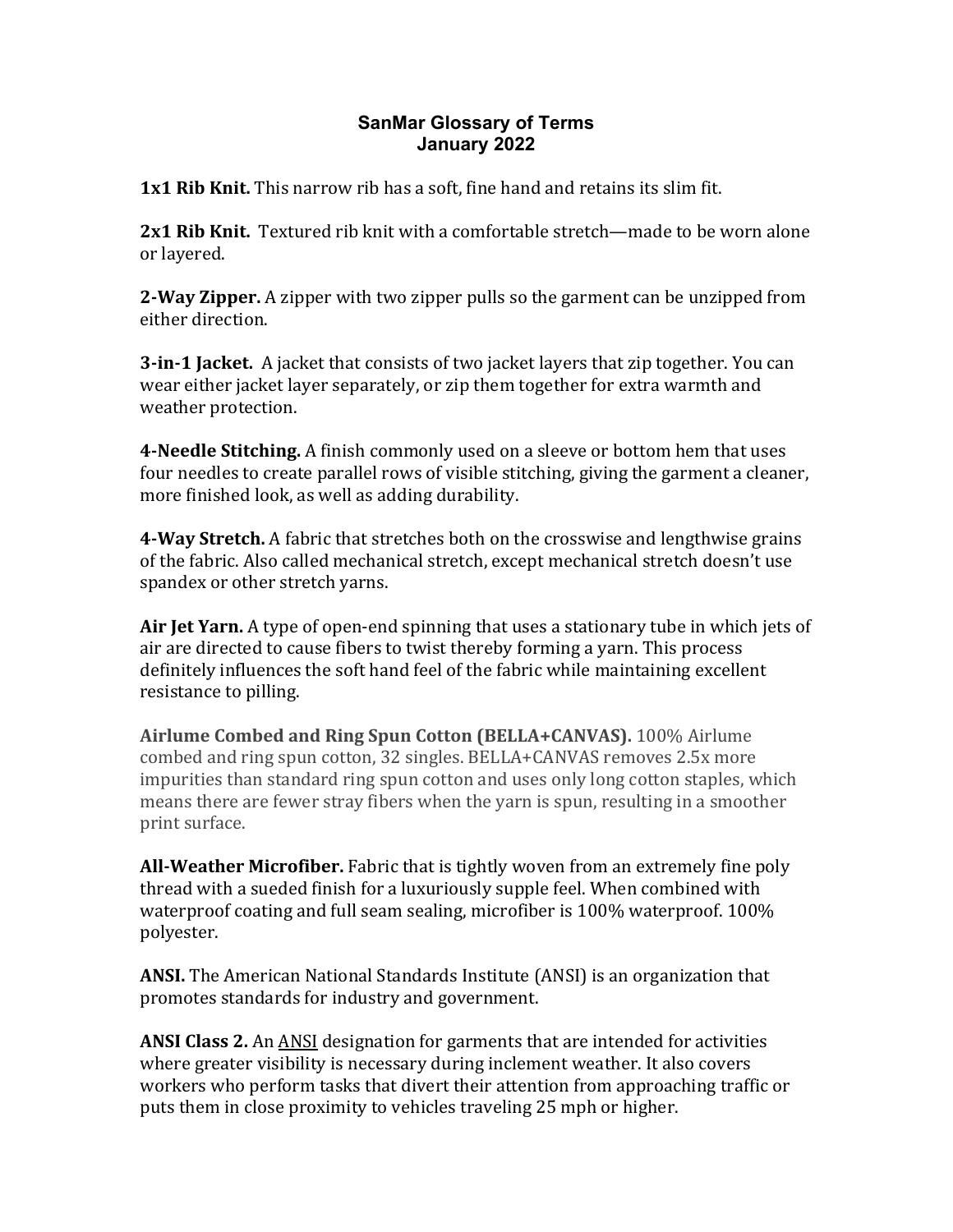**ANSI Class 3.** An **ANSI** designation for garments that provide the highest level of visibility and are intended for workers who face more serious hazards than Class 2.

**Antimicrobial.** A term used for a garment that is able to resist, either naturally or chemically, the effects of microbial secretions put off by the human body, resisting odor and increasing garment life.

**Anti-Pill Finish.** A treatment applied to garments primarily to resist the formation of little balls on the fabric's surface due to abrasion during wear. See Pilling.

**Arc Rating.** A value of the energy necessary to pass through any given fabric to cause with 50% probability a second- or third-degree burn. This value is measured in calories/ $\rm cm^2$ . Simply put, the Arc rating determines the protective characteristics of the fabric. The higher the Arc rating value, the greater the protection.

**Articulation.** A design detail usually in the shoulders, elbows or knees where limbs bend to increase mobility for greater ease of movement.

**ATPV.** Stands for Arc Thermal Protective Value: a rating of the Arc burn protection capability of a garment. The higher the Arc rating, the more protection a garment gives because it has a higher resistance to catching on fire. The ATPV is expressed in calories/ $\text{cm}^2$  and represents the thermal exposure from an electric arc that will create a second-degree burn in human tissue.

**Athleisure.** The movement where clothing designed for athletics is worn outside the gym to the office or to socialize.

**Baby Pique Knit.** A knitting method that creates a fine, small textured surface that appears similar to a very small waffle weave. See Pique Knit.

**Back Yoke.** A piece of fabric that connects the back of a garment to the shoulders. This allows the garment to lay flat and drape nicely.

**Bartack.** To reinforce a seam with a bar of stitches, providing a more durable seam end. Commonly used at stress points.

**Base Layer.** Worn next to the skin, a base layer wicks sweat and keeps the wearer drier and more comfortable.

**Bias Cut.** A technique used by designers for cutting clothing to utilize the greater stretch in the "bias" or diagonal direction of the fabric, thereby causing it to accentuate body lines and curves and drape softly.

**Blanket Stitch.** A decorative stitch often used to finish an unhemmed blanket. The stitch can be seen on both sides of the blanket.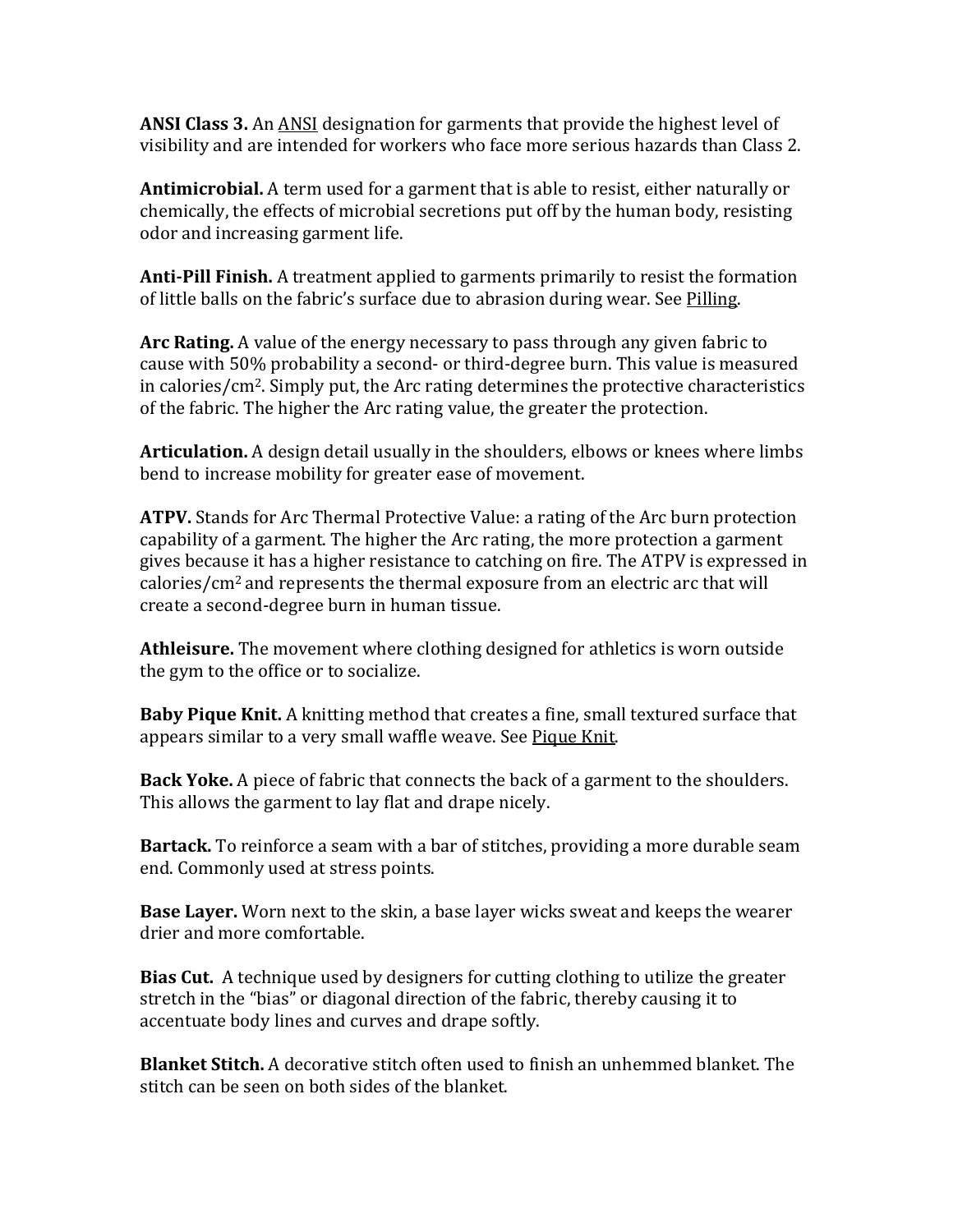**Blend.** A varn or a fabric that is made up of more than one type of fiber.

**Bonded Fleece.** Multiple layers of fleece are bonded together to form a higher functioning garment.

**Bonding.** The technique of permanently joining together two fabrics or layers of fabrics together by a bonding agent into one unit.

**Box Pleat.** A single, uniform fold in the center back of a garment to allow for more room and comfort.

**Breathability.** The movement of air from one side of the fabric to the other to keep the wearer comfortable. The breathability rating is typically expressed in a gram measurement of how much vapor a square meter  $(G/M^2)$  of fabric will allow to pass in a 24-hour period (typically,  $1,000G/M^2$  to  $10,000000G/M^2$ ). Generally, the higher the number, the more breathable the garment.

**Brushed.** A finishing process for knit or woven fabrics in which brushes or other abrading devices are used to raise a nap on fabrics or create a novelty surface texture. 

**Button-Down Collar.** Found on many men's dress wovens, where the collar's wings can be buttoned to the front of the shirt, minimizing the spread between the wings.

**Button-Through Sleeve Placket.** A small placket located near the end of the sleeve, by the cuff, which contains a single button closure.

**C-FREE™** (Port Authority). C-FREE™ carbon neutral apparel not only feels good, it does good. With C-FREE, we measured the carbon footprint of these styles and we're neutralizing their impact with Carbon*free*® certification. By purchasing carbon offsets, we are removing an equivalent amount of emissions elsewhere in the environment. Offsets are generated by third-party, verified energy efficiency, renewable energy or forestry carbon offset projects.

**CamoHex (Sport-Tek).** A sublimated digital camouflage that uses small hexagons in a tonal pattern.

**Carded Ring Spun Cotton.** Carded yarns have not been combed. They contain a wider range of fiber lengths and, as a result, are not as uniform or as strong as combed yarns.

**Carhartt Force<sup>®</sup> (Carhartt).** Gear that combines over 130 years of hands-on experience with the mightiest heat-defying tech in a shirt. Features FastDry<sup>®</sup> sweat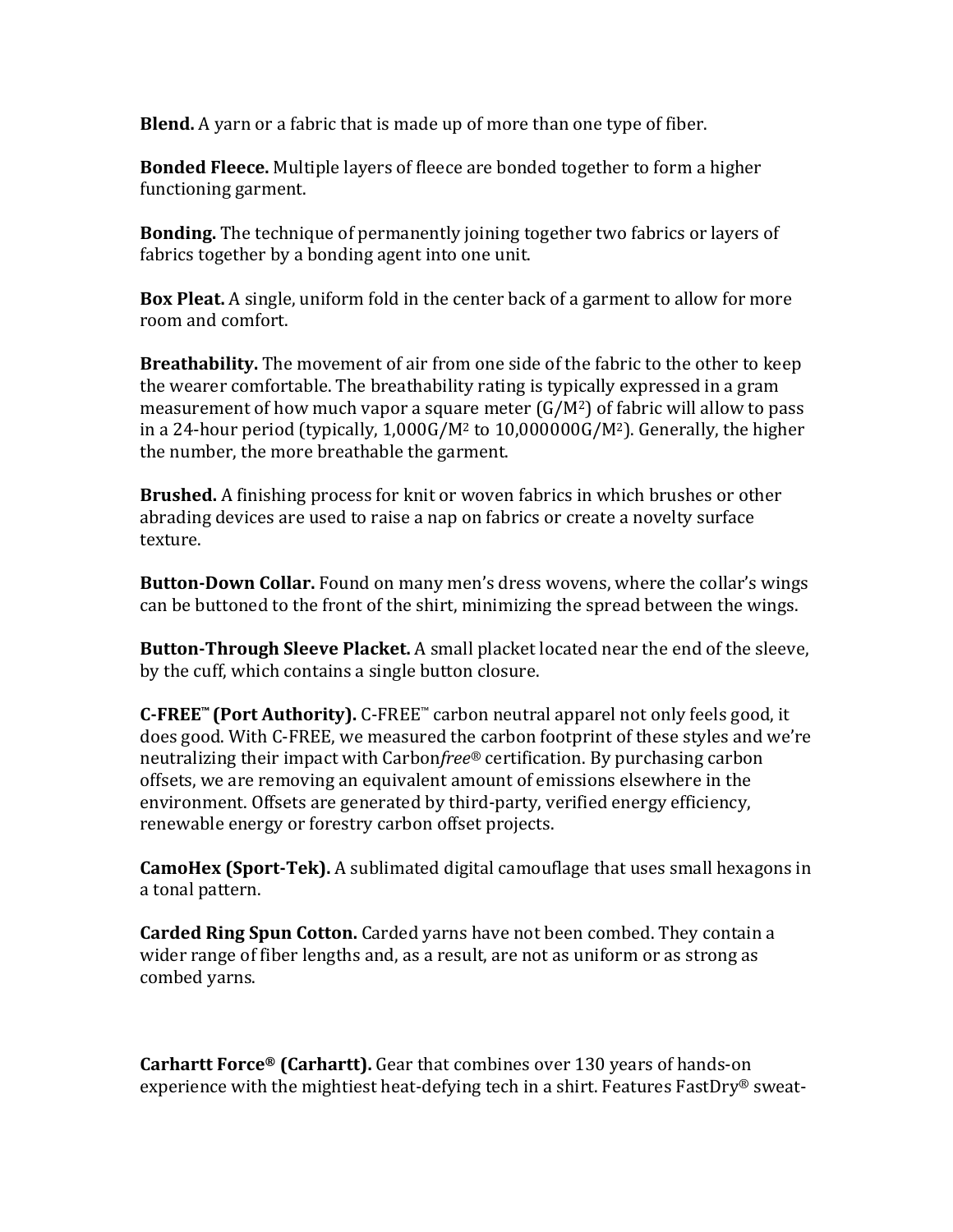wicking technology, plus odor-fighting abilities.

**Casual Microfiber.** Tightly woven fabric from a very fine polyester thread, usually with a sueded finish for a soft feel. Inherently water repellent and wind resistant due to its construction. 100% polyester microfiber.

**Category 2 Protection (Bulwark).** Arc-rated flame-resistant (FR) long sleeve shirt and FR pants or FR coverall with a required minimum ATPV (Arc Thermal Protective Value) of 8 cal/cm<sup>2</sup>.

**Chambray.** A plain woven fabric that can be made from silk or manufactured fibers, but is most commonly cotton. It incorporates a colored warp and white filling varns.

**Chin guard.** A fold of soft fabric around the end of the zipper that helps prevent abrasion. Also known as a zipper garage.

**Coil (OGIO).** A metallic colored coil zipper.

**Collar.** The upright or turned-over neckband of a coat, jacket or shirt.

**Collar Stand.** On a woven shirt, the collar stand is around the neck and placed between the actual collar and the shirt. This stand raises the collar so its finished edge will fall smoothly back over the neck edge.

**Collective System (Port Authority).** A versatile system of outerwear styles that can be customized to meet a variety of climates and uniforming needs.

**Colorfast.** A dyed fabric's ability to resist fading due to washing, exposure to sunlight and other environmental conditions.

**Combed Ring Spun Cotton.** A process by which the short fibers of a yarn are removed and the remaining longer fibers are arranged in parallel order for a highquality varn with excellent strength, fineness and uniformity.

**Cord Locks.** A stopper or toggle on a drawcord that keeps the cord from retracting into the garment.

**Corduroy.** A cut filling pile cloth with narrow to wide ribs. Usually made of cotton, but can be found in polyester and other synthetic blends.

**Cotton.** Soft vegetable fiber obtained from the seedpod of the cotton plant.

**Cotton Count.** A measure of thread density. It is the amount of thread measured in "hanks" (840 yards) needed to create one pound. With this system, the higher the number, the finer the yarn. In the United States, a cotton count between one and 20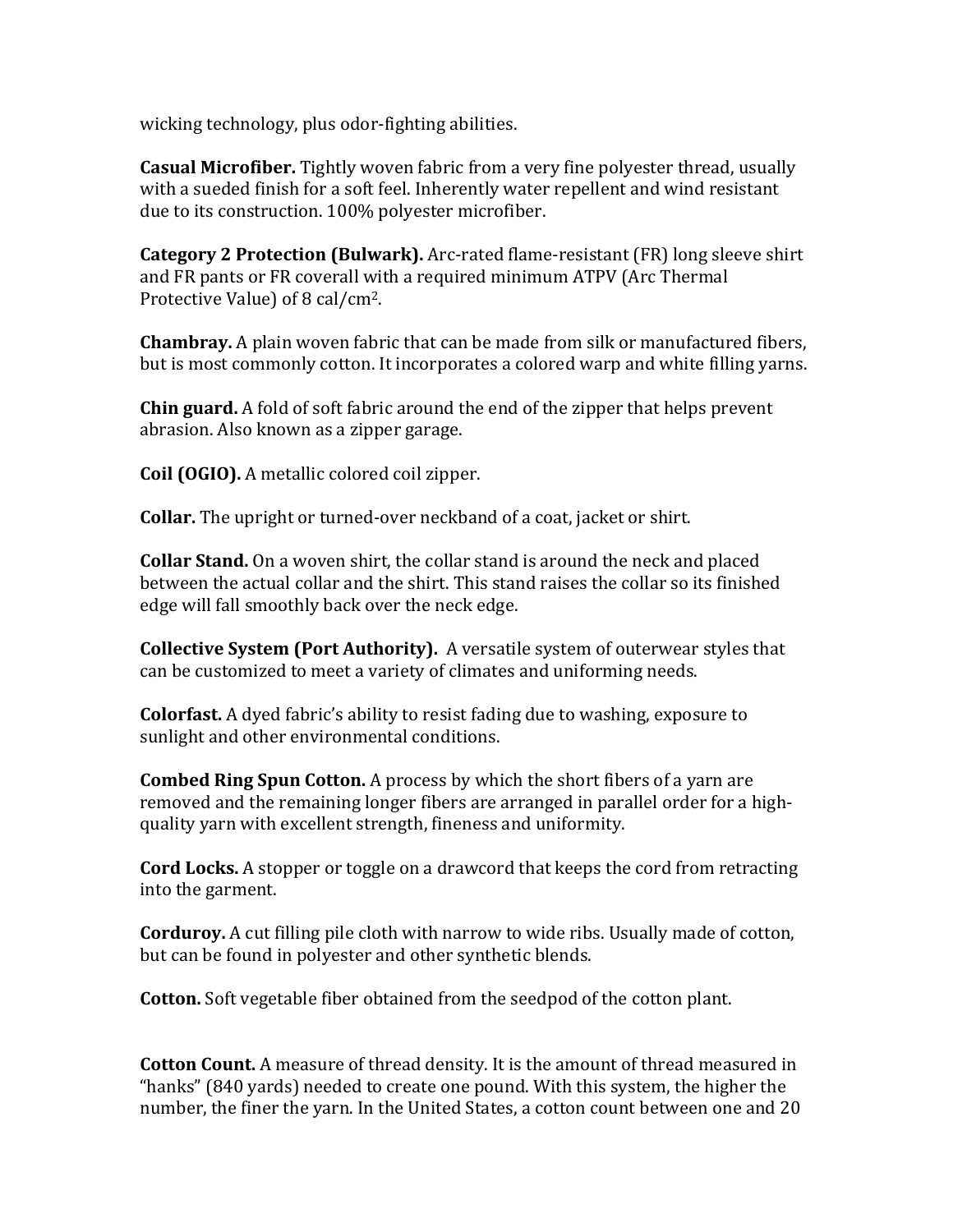is referred to as course counts. A regular single knit t-shirt can be between  $15-18$ count and a fashion tee is usually in the 30-40 count range.

**Coverseamed.** A finish in which two needles are used to create parallel rows of visible stitching. It is used around the neck, armholes, waistband and wrists of garments to create a cleaner, more durable finish.

**Critically Seam-Sealed.** Select (or critical) seams are taped with waterproof tape. This helps prevent moisture from getting in through the seams where it is most likely to occur—such as the shoulders, armholes or hood.

**Cuff.** The part of the sleeve encircling the wrist. Also the turned-back hem of a trouser leg.

**CVC** (Chief Value Cotton). In a cotton/polyester blended yarn, the amount of cotton fiber makes up over 50% of the blend. CVC shirts are often an attractive lowerpriced option to traditional cotton/polyester/modal tri-blend shirts.

**Deboss.** To depress below the surrounding fabric surface for decoration or lettering. Often confused with embossing which is to raise in relief from a surface.

**Denier.** A system of measuring the weight of a continuous filament fiber. The lower the number, the finer the fiber; the higher the number, the heavier the fiber.

**Diamond Era (New Era).** Inspired by the iconic fabric used in their famous baseball caps, this textured fabric wicks moisture and resists snags.

**Dobby.** A decorative weave, usually geometric, that is woven into the fabric. Standard dobby fabrics are usually flat and relatively fine or sheer.

**Dolman Sleeve.** A sleeve tapered from a very large armhole to fit closely at the wrist. Usually cut in one piece with the body of the garment.

**Double Knit.** A circular knit fabric knitted via double stitch on a double needle frame to provide a double thickness.

**Double-Needle Stitching.** A finish commonly used on a sleeve or bottom hem that uses two needles to create parallel rows of visible stitching, giving the garment a cleaner, more finished look, as well as adding durability.

**Down.** The soft, fluffy under feathers of ducks and geese. Serves as an excellent outerwear thermal insulator.

**Dri-FIT (NIKE).** Fabric that helps keep the wearer comfortable and dry by moving perspiration from the skin, through the layers of fabric, to the outside layer for rapid evaporation across the outer surface area.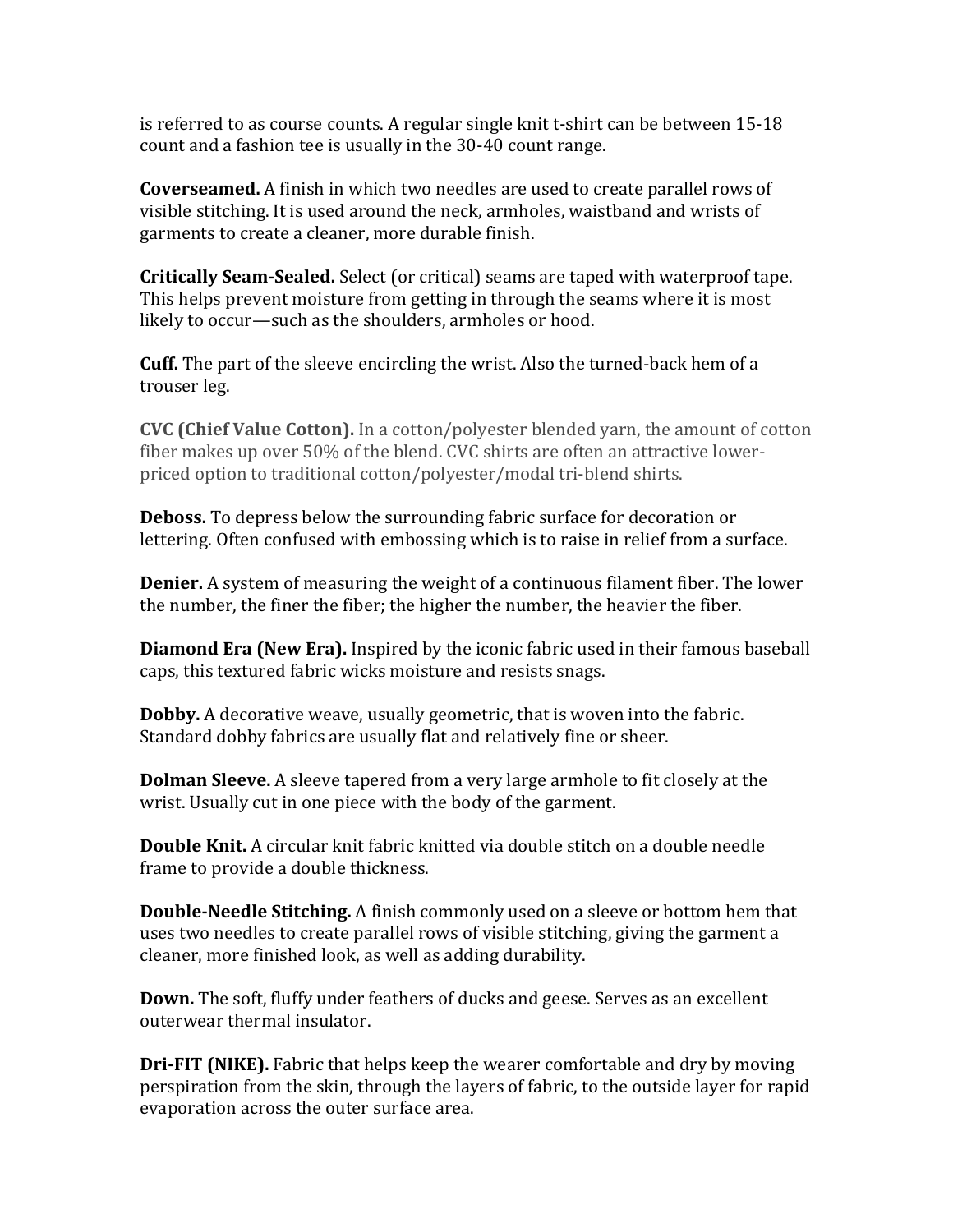**Dri-Mesh<sup>®</sup> Polyester.** The double layer mesh construction releases heat and sweat, while maintaining breathability. 100% polyester double mesh.

**Drop Needle.** A knit fabric characterized by vertical lines within the cloth. Manufactured by dropping a needle from the knitting cylinder.

**Drop Tail.** A longer back than front for the purpose of keeping the shirt tucked in. Also referred to as Extended Tail.

**DryVent<sup>™</sup> (The North Face).** Styles that are engineered to be fully waterproof, windproof and breathable.

**Dry Zone® Technology.** A double-layer polyester fabrication that wicks moisture away from the body.

**Duck Cloth.** Tightly woven, plain-weave, bottom-weight fabric with a hard, durable finish that provides wind and snag resistance.

**DWR.** Durable water repellent. A DWR treatment involves applying a coating to a jacket's outermost fibers to prevent precipitation from saturating the jacket's exterior.

**Dyed-To-Match.** A term which characterizes buttons or trims that are the same color as the garment onto which they are sewn.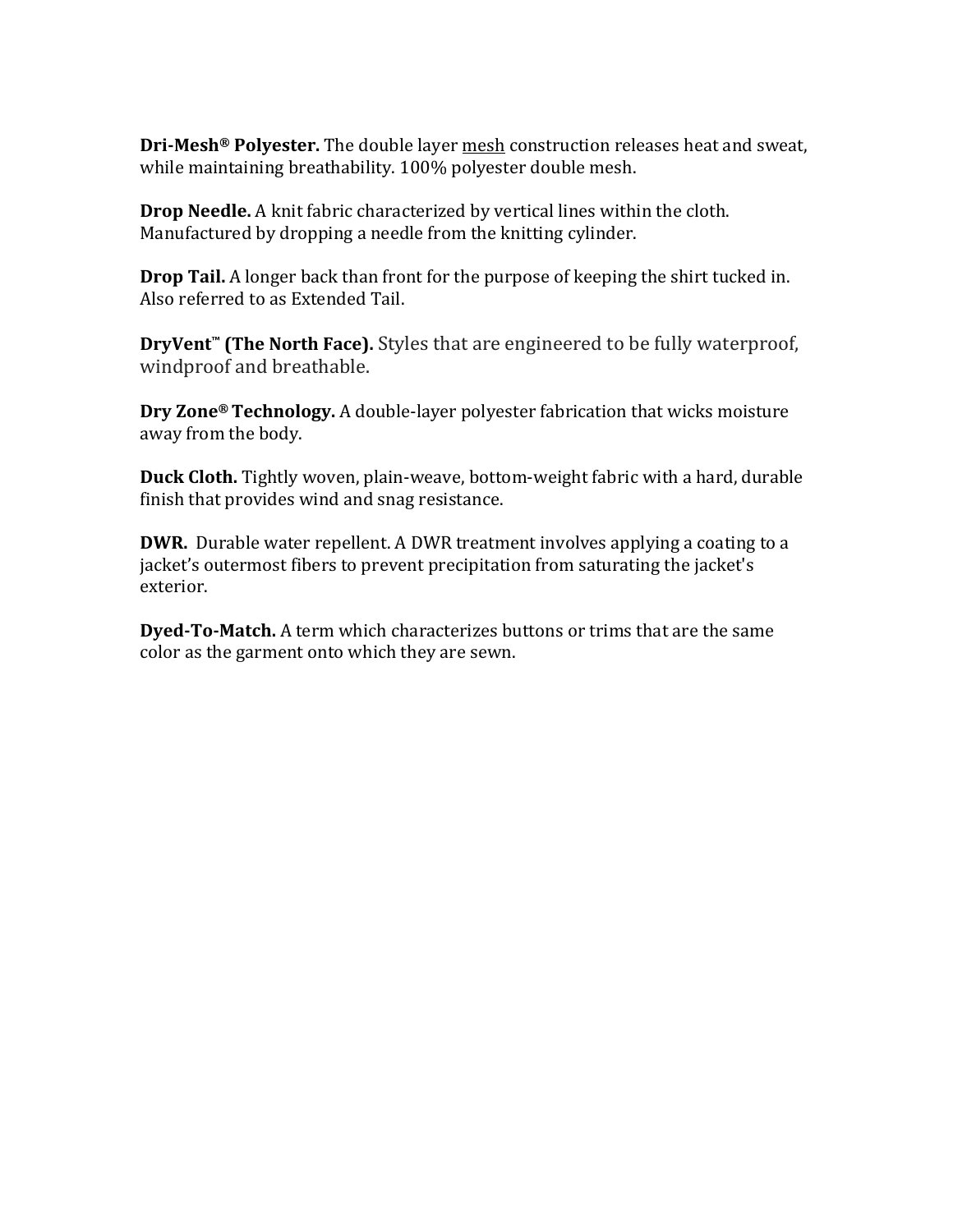**Easy Care.** In general, woven shirts with a 60/40 cotton/polyester blend that perform with attributes like wrinkle resistance or stain release.

**EcoSmart<sup>®</sup> (Hanes)** 50/50 cotton/poly blend tees and sweatshirts made with up to 5% recycled polyester from plastic bottles.

**Enzyme Washed.** A laundering process in which a catalytic substance is added to create a chemical change in the fabric resulting in a very soft finish, smoother appearing surface and reduced shrinkage.

**Epaulet.** An ornamental fabric strip or loop sewn across the shoulder of a shirt, dress or coat.

**Ergonomic.** Design elements incorporated into a garment to improve the design by enhancing the wearer's comfort, performance or health.

**EXCEL FR®** ComforTouch<sup>®</sup> (Bulwark). This practical 88/12 cotton/nylon blend provides long-lasting protection for nearly all work environments. Applications include ferrous metals, electrical utilities and the chemical, oil, gas and petrochemical industries. Every EXCEL FR ComforTouch garment is engineered to provide flame resistance for the life of the garment.

**Extended Tail.** A longer back than front for the purpose of keeping the shirt tucked in. Also referred to as Drop Tail.

**Eyelets.** Small holes or perforations made in a series to allow for breathability. Finished with either stitching or brass grommets.

**EZCotton<sup>®</sup>.** Soft, smooth and durable 100% cotton pique that resists shrinking, wrinkling, pilling and fading.

**FastDry®** (Carhartt). Carhartt's technology that wicks away sweat away from the body for instant evaporation.

**Featherweight French Terry™ (District).** Vintage-inspired styles made of 70/30 combed ring spun cotton/poly French terry, 40 singles.

**Fill Power.** The measure of the loft or "fluffiness" of a down garment that is loosely related to the insulating value of the down. The higher the fill power, the more trapped air an ounce of the down can trap, and thus the more insulating ability an ounce of the down will have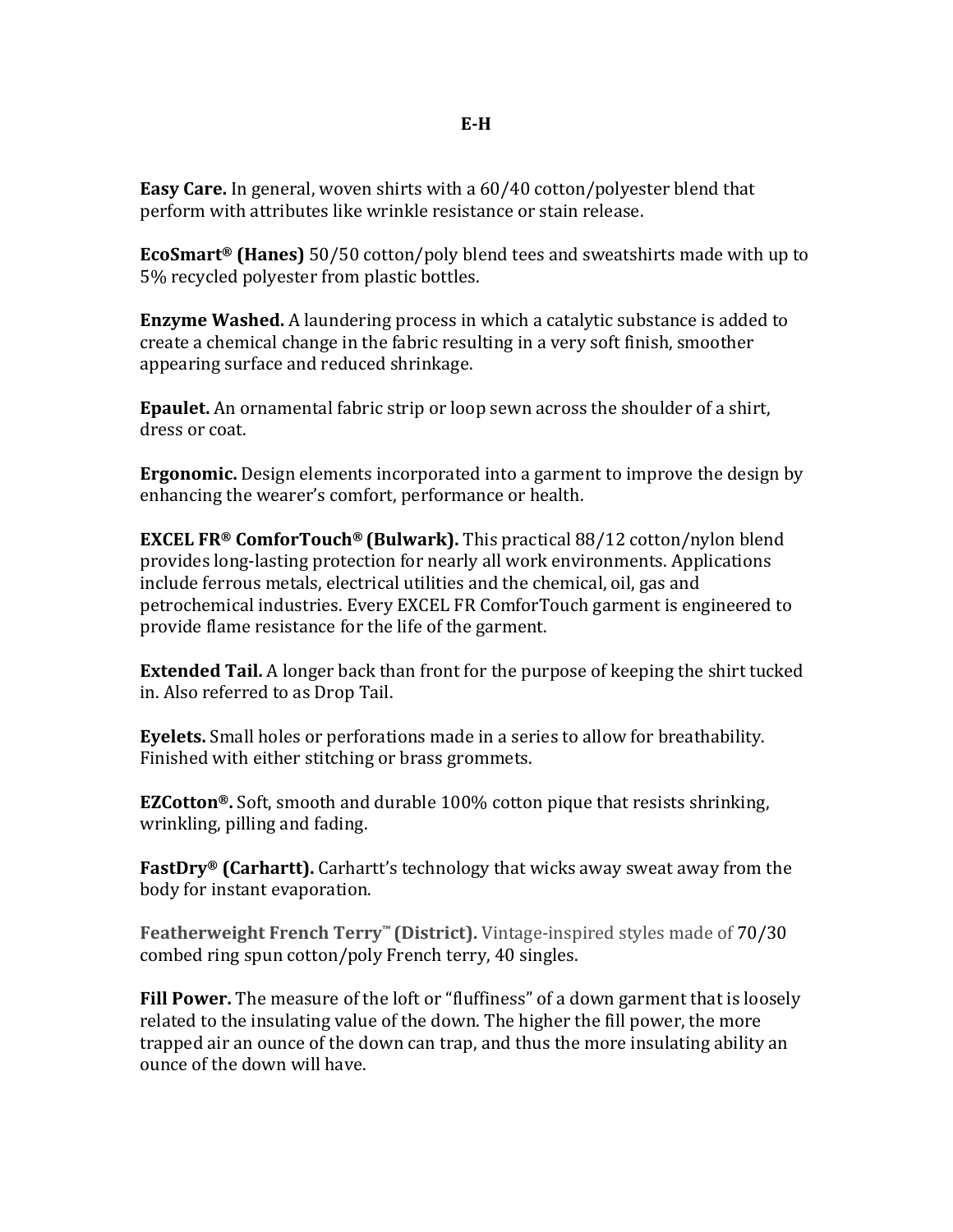**Firm Duck (Carhartt).** Carhartt's strongest cotton duck. The most durable canvas out there. Built with added toughness, firm duck is water-repellent, wind-resistant and rugged. If you want to break in your jacket and pants, firm duck is for you.

**Flame-Resistant (FR).** These fabrics and garments are intended to resist ignition, prevent the spread of flames away from the immediate area of high heat impingement and to self-extinguish almost immediately upon removal of an ignition source. FR clothing is NOT fireproof.

**Flat Back Mesh (Sport-Tek RacerMesh).** A double-ply polyester knit fabric consisting of an open-hole mesh layer with a polyester layer behind to make it "flat back". You get the breathability of mesh without showing any skin.

**Flat Collar/Cuffs.** A single ply fabric with a finished edge that is used for collars and cuffs on sport shirts and short sleeve garments. Also known as welt.

**Flatlock Stitching.** Made by bringing two raw fabric edges together and covering them with machine stitching. Often used in activewear.

**Flexfit<sup>®</sup>.** The original stretchable hat featuring Flexfit stretchable sweatband technology.

**FlexVent Suspension System (The North Face).** Backpacks with custom injectionmolded shoulder straps and a padded mesh back panel with a spine channel for maximum support and ventilation.

**Flowy Poly-Viscose (BELLA+CANVAS).** 65/35 poly/viscose, 32 singles. This material has an extremely soft, silky hand that feels like an elevated fabric that you find in retail stores. Flowy styles drape away from the body, giving it that slightly oversized fit.

**French Cuff.** A shirt cuff that is folded back before fastening, creating a doublelayered cuff.

**French Placket.** A button-front shirt without a separate pieced placket. The fabric is simply folded over and the buttonhole stitching secures the two layers. This method affords a very clean finish.

**French Terry Cotton.** The knit jersey version of terry cloth. It features loops of pile on one side and a smooth, brushed finish on the other for softness and a lived-in, vintage look.

**Full Cut.** Refers to a garment's fit as being generous and roomy.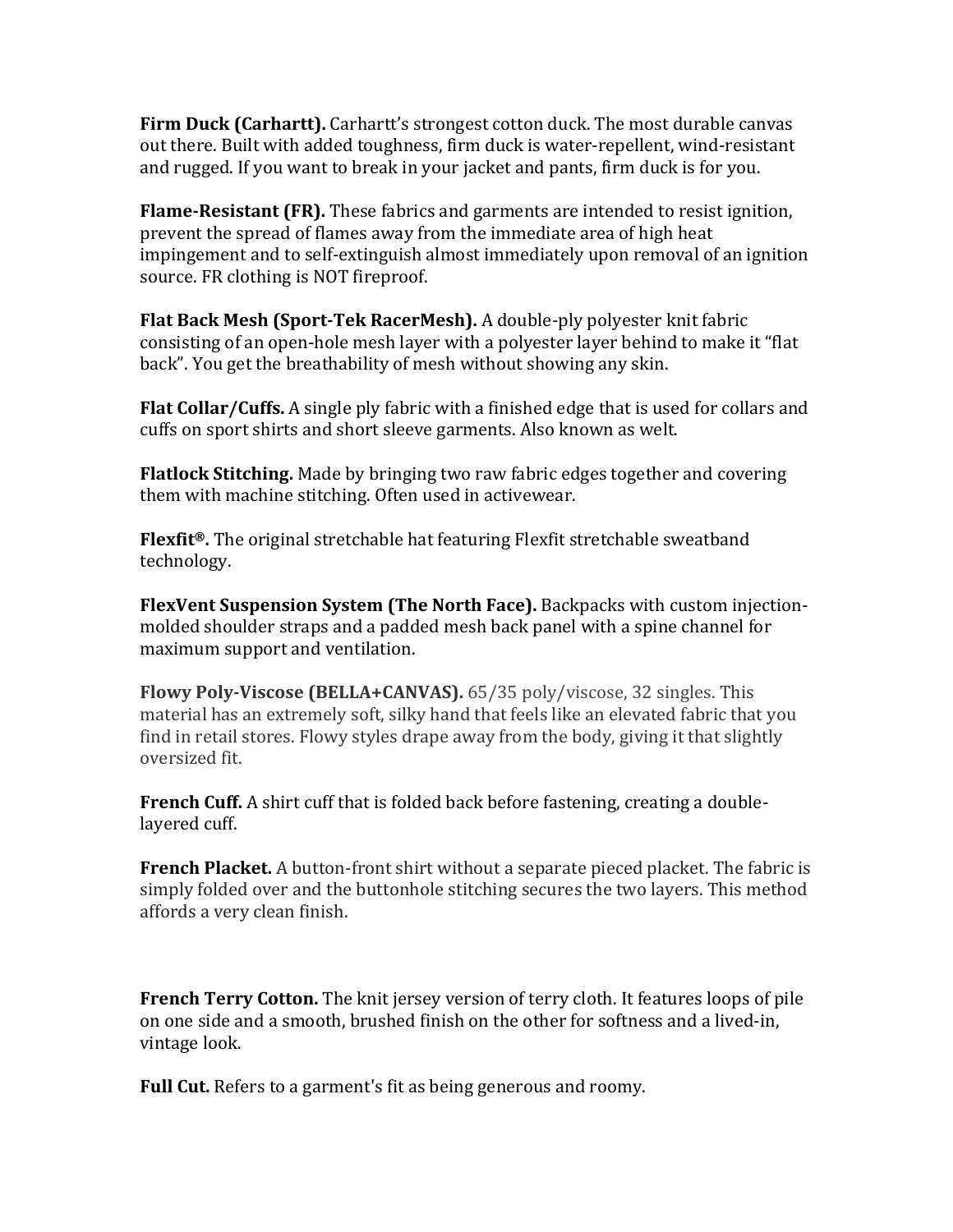**Fully Fashioned.** A garment that's knitted to fit the shape of the body.

**Fully Seam-Sealed.** Every seam throughout the jacket is sealed with waterproof tape to help prevent water from leaking in.

**Garment-Dyed.** A dyeing process that occurs after the garment has been cut, sewn and assembled.

**Garment Washed.** A wash process where softeners are added to finished garments to help the cotton fibers relax. The result is a fabric with a thicker appearance, reduced shrinkage and a softer hand.

**Gingham.** Cotton cloth that has a pattern of colored squares on a white surface.

**Grosgrain.** A firm, closely woven fabric with narrow horizontal stripes. Commonly used for ribbons, neckties and trimmings.

**Hand.** Quality or characteristic of fabrics perceived by sense of touch—softness, firmness or drapeability.

**Heatseeker (The North Face).** Synthetic insulation that provides additional warmth.

**Heather CVC (BELLA+CANVAS).** 52/48 Airlume combed and ring spun cotton/poly, 32 singles. Chief Value Cotton (CVC) refers to a cotton and polyester blend with a heavier percentage of cotton. The polyester blend gives a subtle, textured look to a lightweight tee with a supersoft hand.

**Heritage Blend (New Era).** A 60/40 ring spun combed cotton/poly blend that creates an unbelievably soft tee with the comfort of a past era.

**Herringbone.** A chevron or zig-zag pattern knit into fabric. Commonly used in golf shirts and twill shirts.

**High Profile.** A term used for a cap or hat silhouette that is less fitted to the head with a high slope. Usually structured with buckram or other stiff fabric lining.

**Hook and Loop.** A fastener closure system. The rough side is called the hook. Its softer mate is called loop. The hooks engage into the loop and provide the closure. Colloquially known as VELCRO®.

**Horn Tone Buttons.** Buttons that appear to be manufactured from horn.

**Houndstooth.** A medium-sized broken check effect that is knit into the fabric.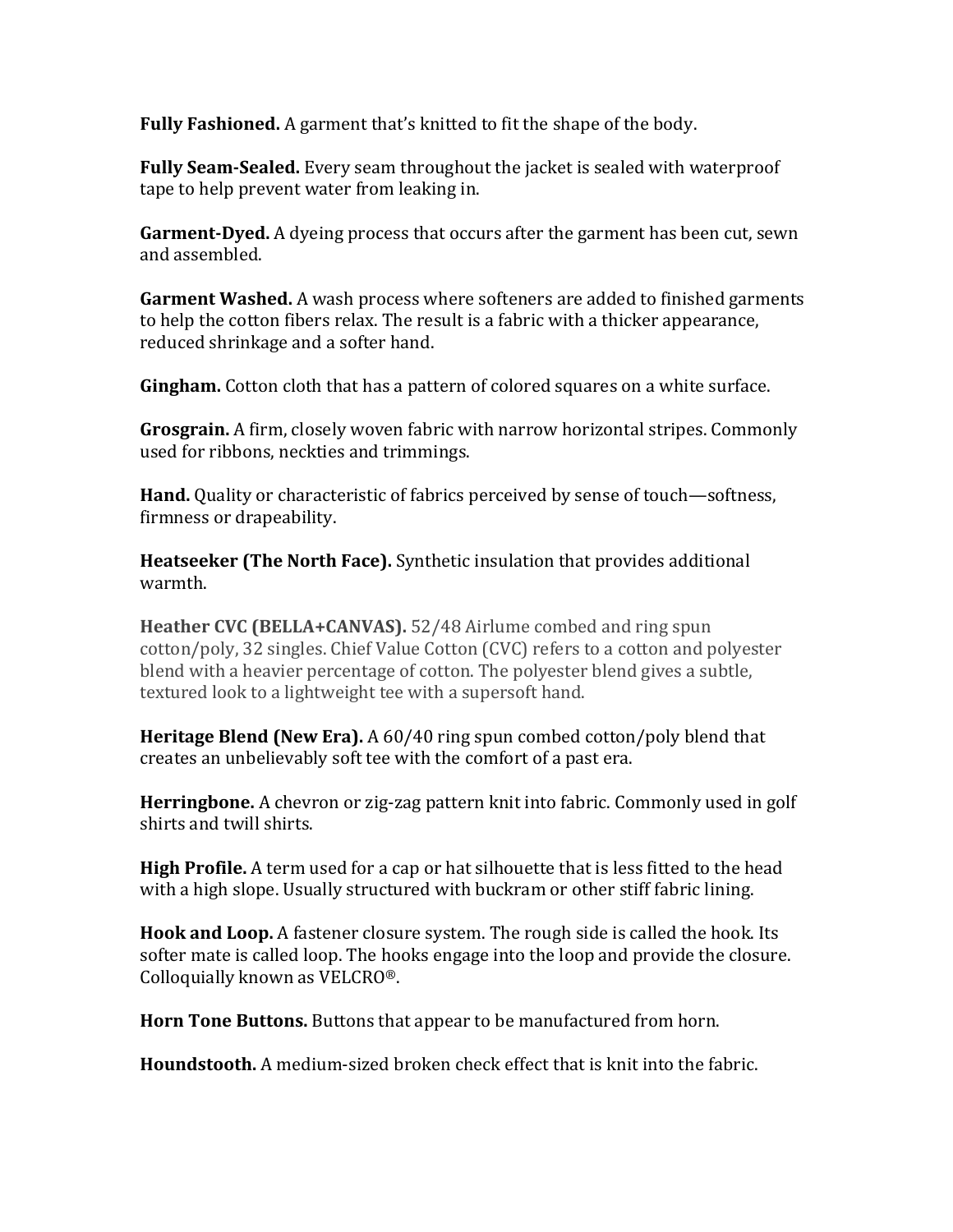## **I-M**

**IL50 (Industrial Laundry).** Signifies that a garment has been tested through 50 industrial launderer washes.

**Insulated Jacket.** A jacket designed to hold body heat close and buffer surrounding cold air. Down, fleece and synthetic fibers are common insulators. Insulation levels help determine warmth ratings.

**Interlock Knit.** A two-ply fabric knit simultaneously to form one thicker and heavier ply. It has more natural stretch than a jersey knit, a soft hand, and the same appearance and feel on both sides. Commonly used in knit shirts and turtlenecks.

**Jacquard Knit.** Often an intricate pattern knit directly into the fabric during the manufacturing process. Typically, two or more colors are used.

**Jersey Knit.** The consistent interloping of yarns in the jersey stitch to produce a fabric with a smooth, flat face and a more textured, but uniform back.

**Jock Tag (New Era).** A rectangular piece of woven fabric located at the hem of athletic jerseys.

**Lap Shoulders (Rabbit Skins).** A detail in infant tees and bodysuits in which the fabric overlaps at the neckline and shoulders for easier changing.

**Linen.** A fabric made from linen fibers obtained from inside the woody stem of the flax plant. Linen fibers are much stronger and more lustrous than cotton. Linen fabrics are very cool and absorbent, but wrinkle easily, unless blended with manufactured fibers.

**Locker Loop.** A looped piece of fabric in the neck of a garment for the convenience of hanging the garment on a hook. Can also be located at the center of the back yoke on the inside or outside of a garment.

**Locker Patch.** A semi-oval panel sewn into the inside back portion of a garment, just under the collar seam to reinforce the garment and minimize stretching when hung on a hook. The patch also allows for the garment tag or label to be sewn below the neckline to help prevent irritation.

**Low Impact Technology (L.I.T.™) (Eddie Bauer).** A dyeing technology that uses significantly less dyestuffs, thermal energy and water yet achieves the same results as conventional dyeing methods. L.I.T. enhances softness, performance and after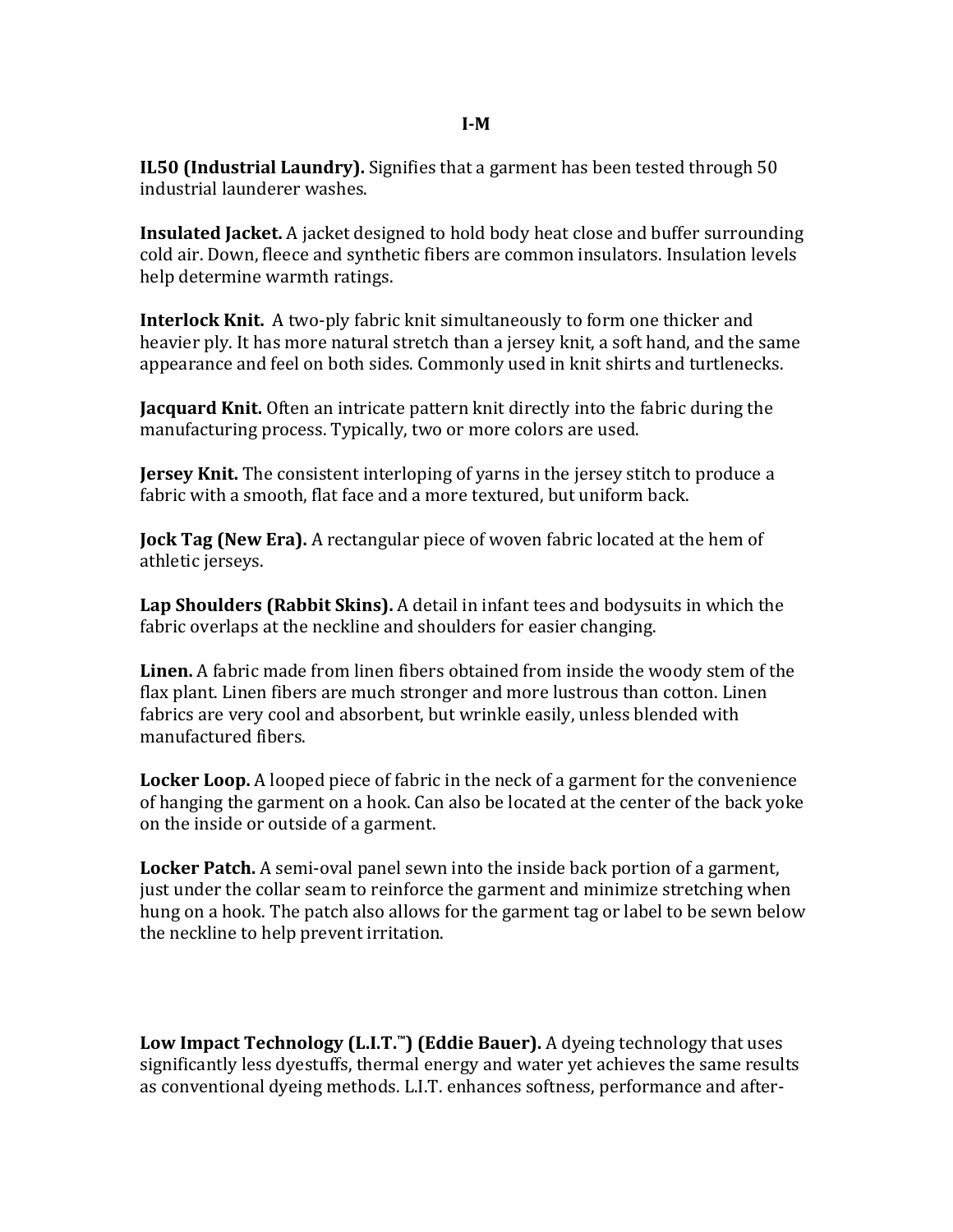care quality.

Low Profile. A term used for a cap or hat silhouette that is more closely fitted to the head. Can be either structured or unstructured.

Marble (BELLA+CANVAS). 91/9 poly/Airlume combed and ring spun cotton, 32 singles. This fabric has great dimension and is awesome for graphic tees. It has a really soft hand and cool texture.

**Melange.** A mix of different colors of yarns knit together to create a heathered effect.

**Mesh.** A type of fabric characterized by its net-like open appearance and the spaces between the yarns. Mesh is available in a variety of constructions, including wovens, knits, laces or crocheted fabrics.

**Microfiber.** Tightly woven fabric from a very fine polyester thread, usually with a sueded finish for a soft feel. Inherently water repellent and wind resistant due to its construction. 

**Microfleece.** Crafted from ultra-fine varn, this lightweight, high-density fleece is brushed less than a regular fleece garment for softness and warmth without bulk.

**Mid-Layer.** Worn over the base layer, this layer traps warm air, breathes and helps maintain body heat.

**Mid Profile.** A term used for a cap or hat silhouette that is in between that of a High Profile and Low Profile. Most often structured with buckram.

**Mitten Cuffs (OGIO Endurance).** Cuffs that fold over (like mittens) to completely cover the hands for additional warmth.

**Modern Stretch Cotton.** A breathable fabric made from a blend of cotton and spandex to provide a flattering stretch. 96% cotton. 4% spandex.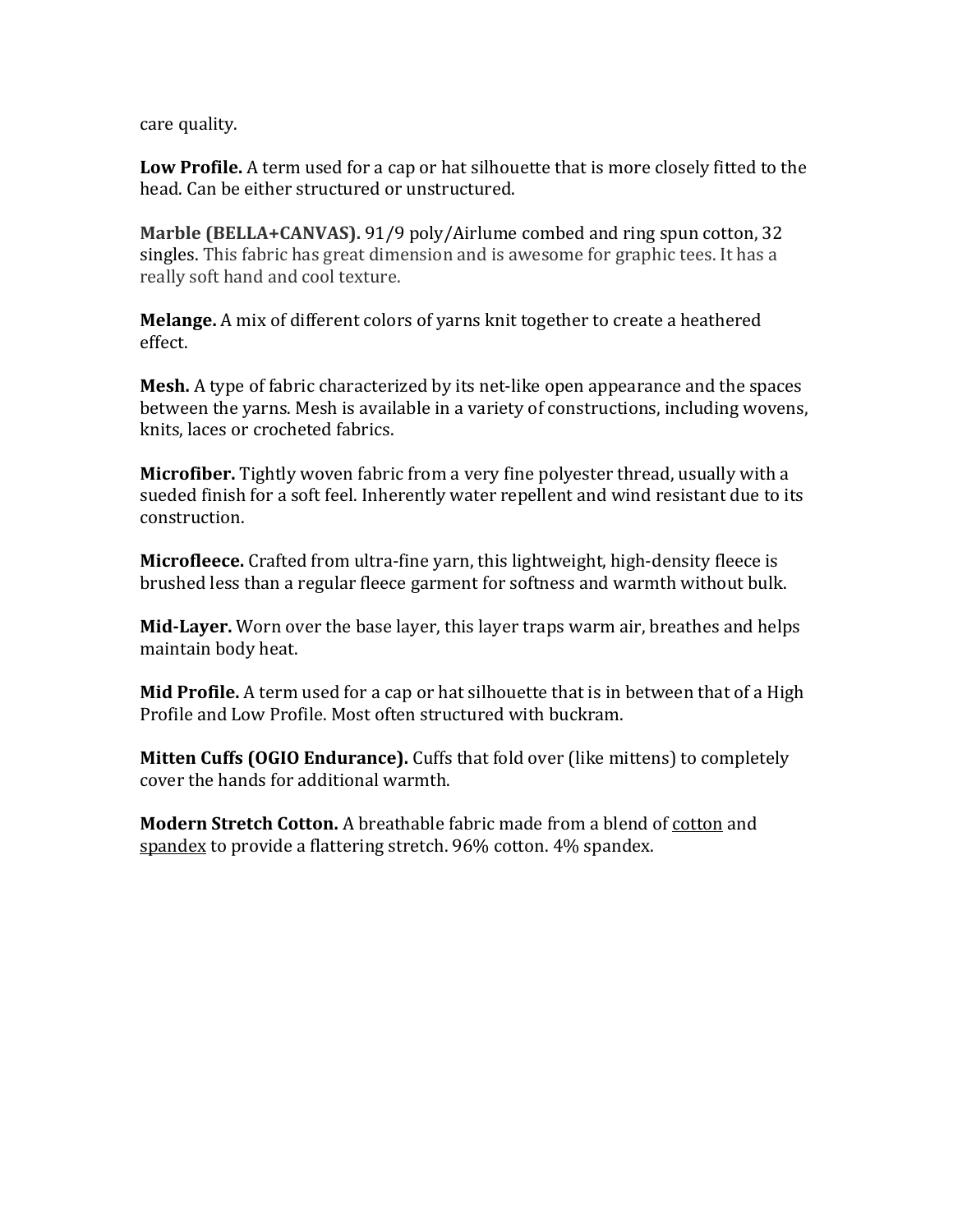**N-R**

**Nailhead.** A jacquard knitting pattern in which the jacquard forms a design similar to small nail heads.

**Nap.** A fuzzy, fur-like feel created when fiber ends extend from the basic fabric structure to the fabric surface. The fabric can be napped on one or both sides.

**Neckband.** A strip of fabric sewn around the inside of the neck in a woven shirt.

**NFPA®** 2112 Compliant (Bulwark). Bulwark Protective Apparel offers flameresistant protective garments that are certified by Underwriters Laboratories to meet the requirements of NFPA 2112 Standard on Flame-Resistant Garments for Protection of Industrial Personnel Against Flash Fire, 2012 Edition. NFPA 2113 Standard on Selection, Care, Use and Maintenance of Flame-Resistant Garments for Protection of Industrial Personnel Against Flash Fire, 2018 Edition, requires that garments cover the upper and lower body and flammable underlayers as completely as possible. Bulwark garments meet this requirement either as a single garment such as a coverall or when worn with another certified garment such as a shirt or pants to provide both upper and lower body coverage.

**No Fly Zone® (Port Authority).** This insect repellent technology helps convert apparel and hats into long-lasting, effective and convenient mosquito and tick protection. It works as a contact repellent affecting the insect's nervous system causing them to fly or crawl away before a bite can occur.

**Non-Iron.** A term characterizing fabric that has been chemically treated to resist wrinkles, eliminating the need for ironing.

**Nublend<sup>®</sup> Fleece (JERZEES<sup>®</sup>).** A combined knitting and spinning process developed by JERZEES for the prevention of pilling.

**Nylon.** A synthetic fiber with high strength and abrasion resistance, low absorbency and good elasticity.

**Odor-Resistant.** Anti-odor technology captures and blocks or kills odor-causing bacteria that comes from the body. It neutralizes the bacteria before it interacts with sweat, reducing the amount of body odor. When bacteria can't mix with the moisture from sweat, odors vanish.

**Open-End Cotton.** Open end (OE) spinning is a technology to make yarns without a spindle. OE varns have less twist but a more uniform, abrasion-resistant surface and are produced at much faster speeds than other spinning technologies. Fabrics made from OE yarns generally have a cleaner appearance but are less soft than garments made with ring spun yarns.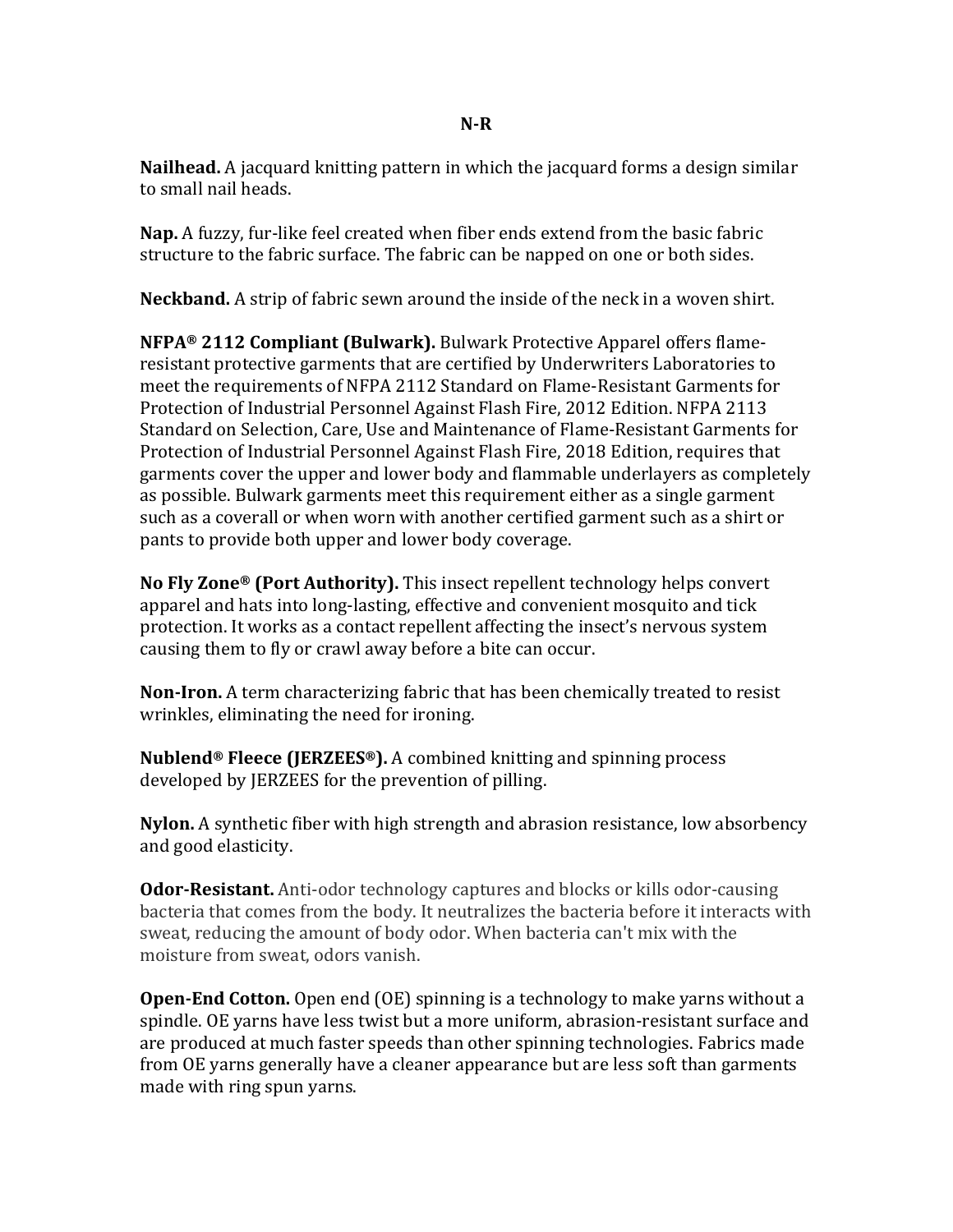**Ottoman.** A tightly woven, horizontal raised rib textured knit.

**Outer Layer.** Worn over the base and mid-layers, this layer resists water and wind and has comfortable stretch for mobility.

**Overdyed.** A process in which yarn-dyed fabrics or piece-dyed garments are put through an additional dye color to create unique colors.

**Oxford.** A fine, lightweight woven cotton or cotton blend fabric with a 2x1 basket weave variation. Typically used for dress shirts.

**Patch Pocket.** A pocket attached to the outside of a garment.

**Peached.** A soft hand usually obtained by brushing or sanding the fabric lightly. Can be achieved with chemical or laundry abrasion to give the surface a velvet-like appearance and softness.

**Peak Lapel.** Traditionally the most formal of blazer lapels, it's defined by edges pointing upwards to the wearer's shoulders.

**Pearlized Buttons.** Buttons that have a pearl-colored hue.

**Perfect Blend®** (District). A 50/50 blend of ring spun combed cotton and poly which makes Perfect Blend tees as good or better than the finest purebred.

**Perfect Tri<sup>®</sup> (District).** 50/25/25 poly/ring spun combed cotton/rayon. The undeniably perfect combination of exceptional softness and laid-back style.

**Perfect Weight<sup>®</sup> Cotton (District).** This extra-fine gauge 32 singles 100% ring spun combed cotton yarn is known for its lightweight softness. It's then compacted to 4.3 ounces for long-term durability and shrink resistance. The result is garments that look and feel perfect wear after wear.

**Performance Fabrics.** Generally, 100% polyester fabric with technology that wicks moisture, resists snags, stains or odors. It "performs" in some way.

**Pewter Buttons.** Buttons that have a dull, metallic hue.

**Picot.** A series of small embroidered loops forming an ornamental edging on some ribbon and lace.

**Pewter and Horn Tone Buttons.** Buttons that incorporate pewter and horn tone. Usually one encompasses the other.

**Piece Dyed.** A dyeing process that occurs when the fabric is in yardage form after it has been knitted or woven, but before the garment is assembled.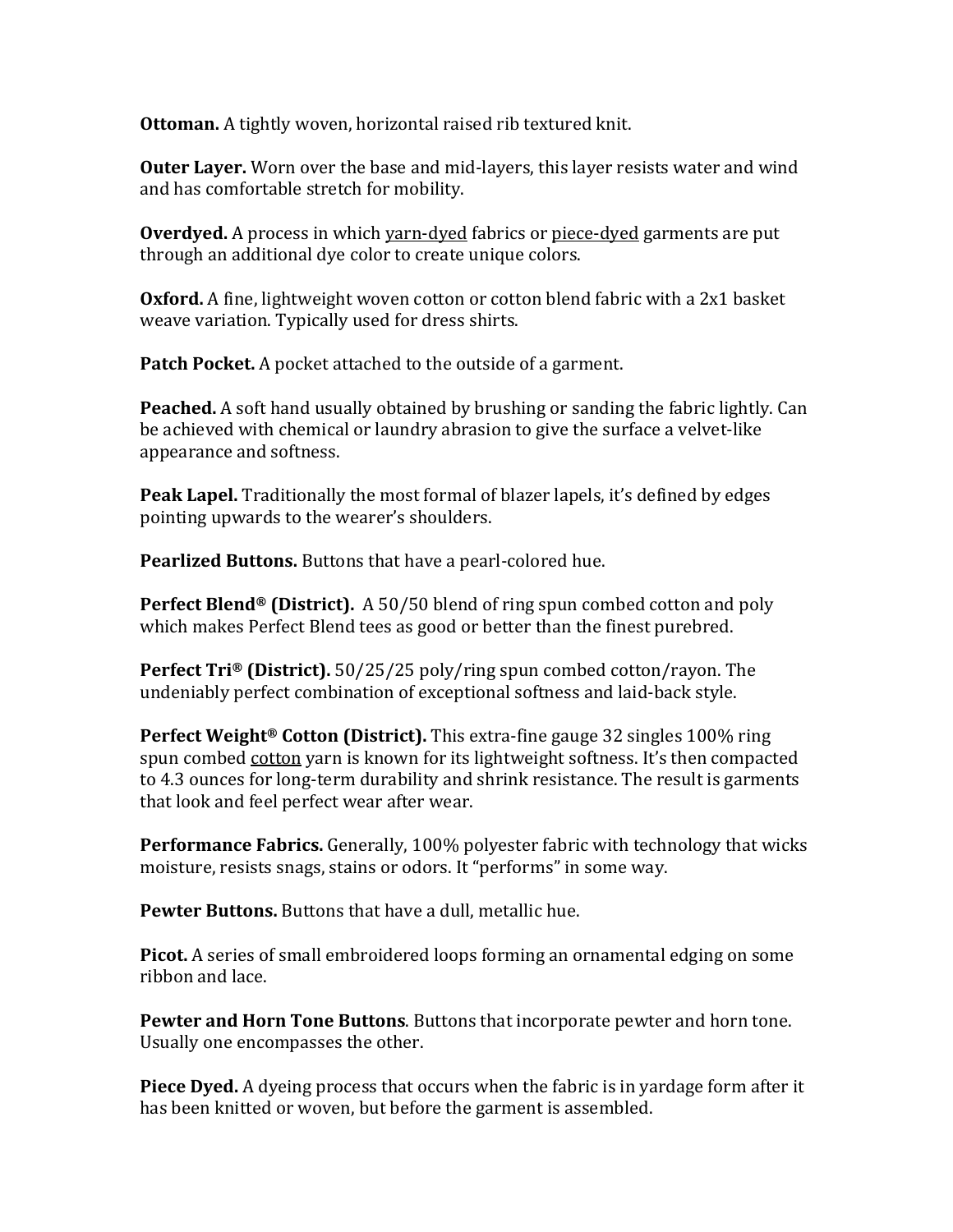**Pigment-Dyed.** A type of dye process using ground pigment. The pigments are insoluble, so they are locked into the fabric with a silicon wash. The irregular absorption and saturation of pigment creates a distressed or washed look. This method coats the outside of the material and does not actually dye it.

**Pilling.** A tangled ball of fibers that appears on the surface of a fabric as a result of wear or continued friction or rubbing on the surface of the fabric. See Anti-Pill Finish.

**Pique Knit.** A knitting method that creates a fine textured surface that appears similar to a waffle weave. Commonly used for polo shirts.

**Pit Zips.** Zippers placed in the armpits of a jacket to be used for quick ventilation.

**Placket.** The part of the shirt or jacket where the garment fastens or buttons together. Types of plackets include: reverse (generally a ladies styles in which the buttons are on the opposite side of a men's garment), open (in which there are no buttons or fasteners) and decorative (non-functioning).

**Plated Knit Construction.** Plating is a knitting technique that uses two different colors of varn. There is a main color varn and an alternative color varn. The two yarns are knitted with the alternative yarn behind the main color yarn.

**Pleat.** A flat usually narrow fold made in a piece of cloth by pressing or sewing two parts of the cloth together.

**Ply.** Two or more yarns that have been twisted together.

Polyester. A strong, durable synthetic fabric with high strength and excellent resiliency. Low moisture absorbency allows the fabric to dry quickly.

**Poly-Filled.** A warm polyester lining found in the body or sleeves of outerwear.

**Polypropylene.** A very light, highly resistant, thermoplastic resin used to make coatings, packaging and fabrics.

**Polyurethane Coating (PU Coating).** A finish commonly used in winter jackets, rainwear and windwear to offer high performance water resistance, while maintaining the garment's breathability.

**Ponte Knit.** Ponte knits have the forgiveness of a knit, but the versatility of a woven. They're very stable with a nominal amount of stretching capability.

**Popcorn Pique.** Alternating rows of baby pique knit and a larger pique knit that resembles small circles knit closely together.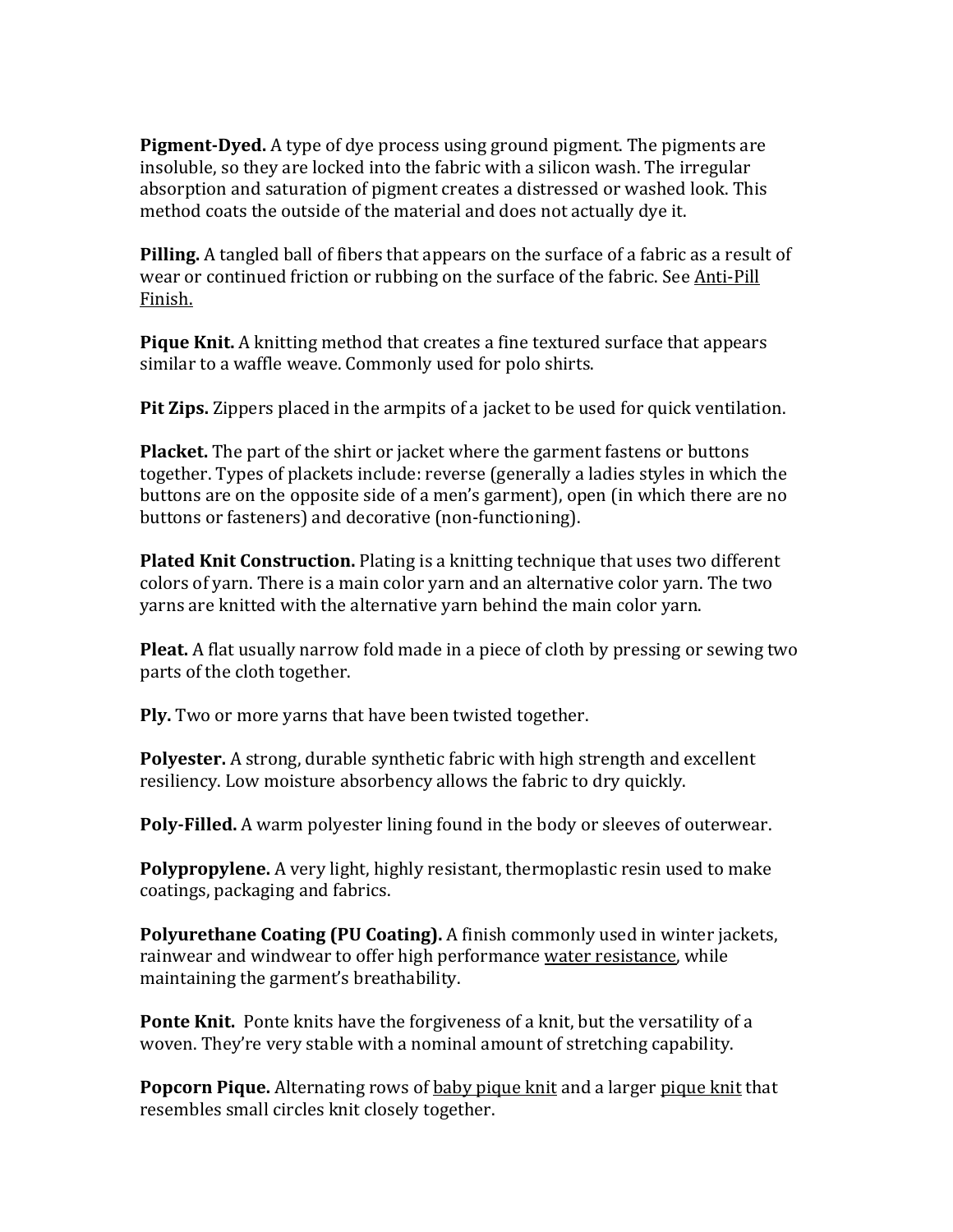**Poplin.** A tightly woven, durable, medium-weight cotton or cotton blend made by using a rib variation of the plain weave which creates a slight ridge effect.

**Port Pocket™ Access.** A zipper entry pocket that allows the garment to be hooped and embroidered without impacting the inside lining of the garment.

**Posi-UV™®** Pro (Sport-Tek). High-performance tees and polos that deliver a UPF rating of 50, include PosiCharge color-locking technology and wick moisture.

**PosiPrint™.** Revolutionary printing technology that requires no pre-treatment for optimized direct to garment (DTG) printing.

**PosiCharge®** Electric Heather (Sport-Tek). With a strong all-over single-dye heather pattern, PosiCharge Electric Heather Fleece is the first high-performance fleece to incorporate Sport-Tek's popular bleed-resistant, color-locking PosiCharge technology. The PosiCharge Electric Heather pattern is also available in t-shirts and soft shell jackets.

**PosiCharge Mesh®.** Water-soluble dye process that breaks apart, or ionizes, in the dyeing solution to give off a positively charged colored ion. The cationic ions dye the polyester fibers by linking with the acid groups on the fibers - locking in the color. This results in a better, bleed-resistant, colorfastness.

**PosiCharge®** RacerMesh® (Sport-Tek). Ultra-fine 100% polyester flat back mesh that offers unparalleled breathability. PosiCharge technology locks in color and keeps logos crisp.

**Pre-Shrunk.** Fabrics or garments that have received a pre-shrinking treatment.

**Premiere Flex<sup>™</sup> (WonderWink).** Premiere Flex seamlessly combines an on-trend look, a trimmer, modern fit and a luxurious hand feel for scrubs that are truly fashion-forward. Built-in spandex ensures exceptionally flexible comfort.

**Princess Seams.** Short, stitched folds that taper to a point, typically used to shape women's garments.

**Print Pro® XP Process (Hanes®).** A fleece knitting process developed by Hanes that creates a tighter knit for a better printing surface.

**Prism (BELLA+CANVAS).** 99/1 Airlume combed and ring spun cotton/poly, 32 singles. A heather created with a darker polyester thread, the dimension is undeniable and brings a unique coloring, almost a vintage or garment-dyed look to the fabric.

**PVC.** A polyurethane coating that is added to make garments water resistant.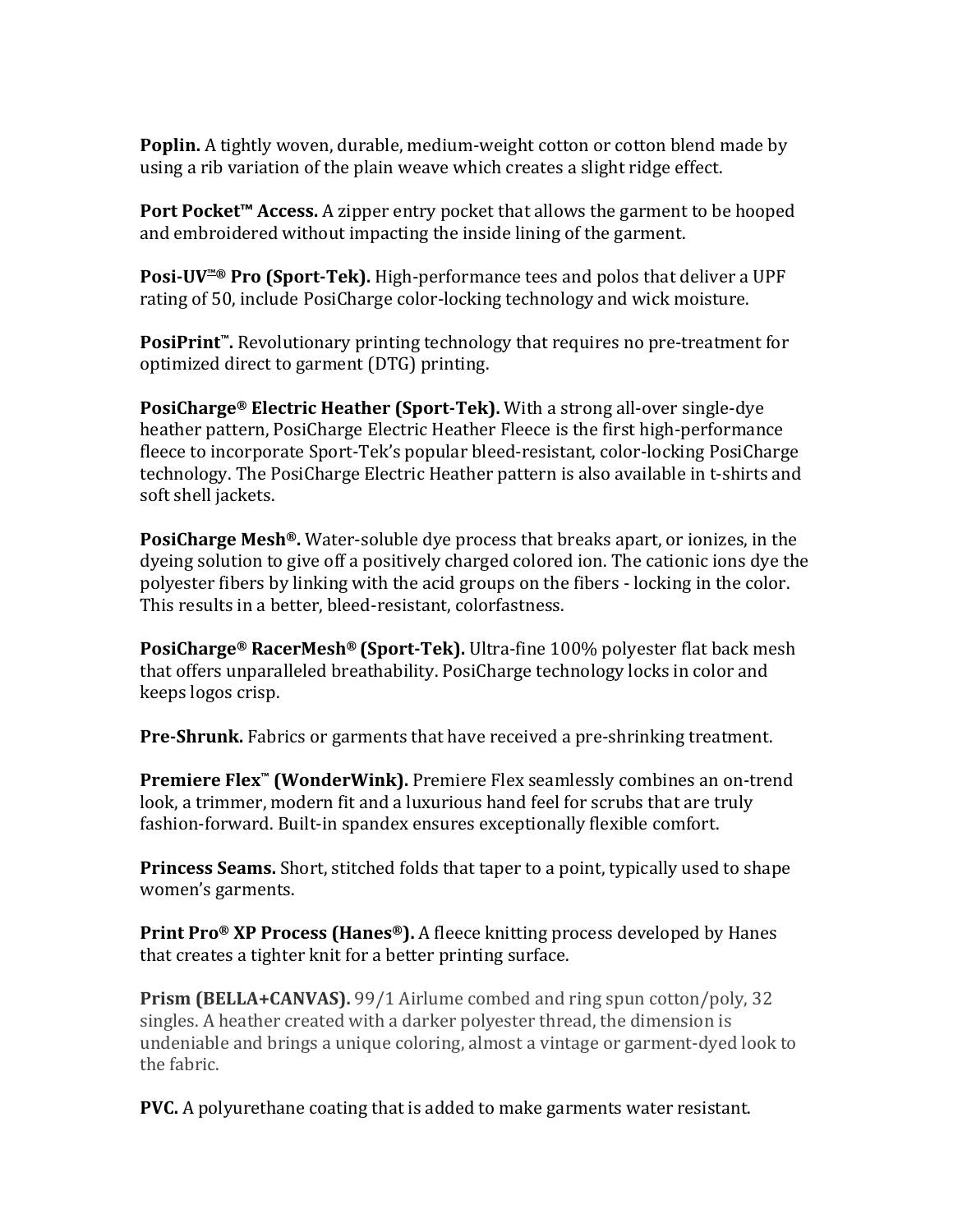**Quilting.** A fabric construction in which a layer of down or fiberfill is placed between two layers of fabric, and then held in place by stitching or sealing in a consistent, all-over pattern.

**Raglan Sleeves.** An athletic cut sleeve set with a diagonal seam from the neck to the underarm. Offers more freedom of movement in comparison with set-in sleeves.

**Rain Defender® (Carhartt).** Carhartt's durable water repellent used in outerwear.

**Rapid Dry<sup>™</sup> Technology.** Designed with a unique weave to wick away moisture from the body.

**Rayon.** A manufactured fiber composed of regenerated cellulose, derived from wood pulp, cotton linters or other vegetable matter, with a soft hand. Frequently used for shirts and pants.

**Rental-Friendly.** Industrial-strength fabrics designed to withstand the rigors of apparel rental programs.

**Re-Fleece™** (District). These sustainable styles breathe new life into reclaimed materials with 100% recycled fabric. Affordable, comfortable and never re-dyed, it's a fleece that just feels good.

**(Re)Purpose™ Del Dia Collection (Cotopaxi).** All products in the (Re)Purpose Collection use repurposed fabric—durable, high-quality fabric left over from other companies' production runs.

**Re-Tee<sup>™®</sup> (District).** The affordable Re-Tee is 100% recycled fabric and never redyed, made from reclaimed material that otherwise could end up in a landfill. Soft. Comfy. High-quality. Doing good for the planet feels as good on the inside as it does on the outside.

**Reverse Coil Zipper.** Unlike the basic coil zipper, a reverse coil zipper doesn't show its teeth from the front.

**Reverse Placket.** When the buttons on a placket are on the opposite side from a men's garment. Commonly done on women's styles.

**Reverse Weave<sup>®</sup> (Champion).** Refers to the cross-cut grain direction in most of Champion's fleece styles. By constructing garments with the grain of the fabric running horizontally, it reduces shrinkage in the length of the garment, creating a consistent fit over the life of the garment. Reverse Weave was patented in 1952.

**Rib Knit.** A textured knit that has the appearance of vertical lines. It is highly elastic and retains its shape. Commonly used for sleeve and neck bands.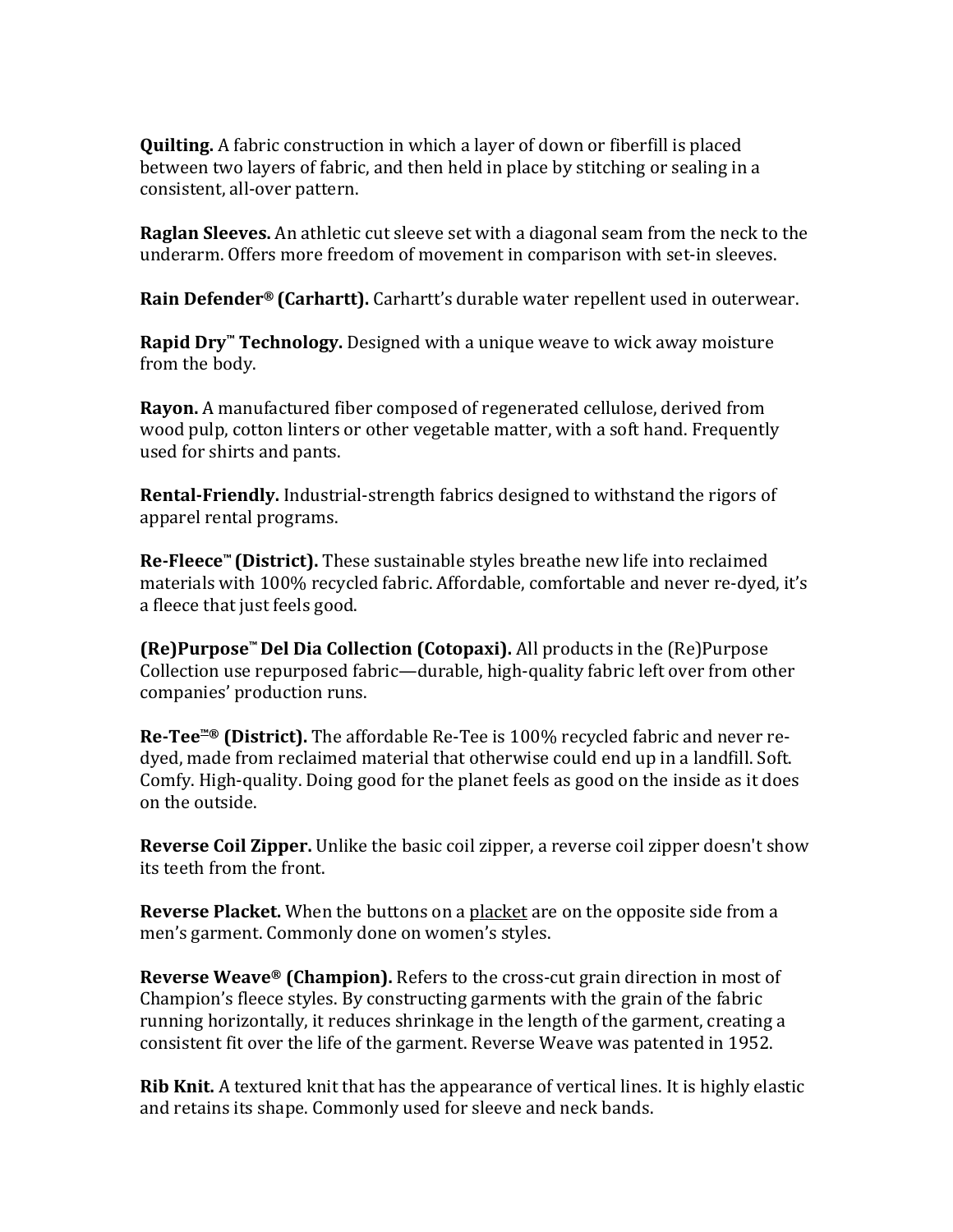**Ring Spun.** Yarn made by continuously twisting and thinning a rope of cotton fibers. The twisting makes the short hairs of cotton stand out, resulting in a stronger yarn with a significantly softer hand.

**Rip-Stop Nylon.** A lightweight, wind and water resistant plain weave fabric with large rib yarns that stop tears without adding excess weight. Often used in activewear.

**Ruching.** A French term which means to gather, ruffle or pleat the fabric.

**Rugged Flex<sup>®</sup> (Carhartt).** Carhartt's technology for ease of movement in their garments.

**Rugged Professional™ (Carhartt).** Carhartt's series of apparel and accessories engineered for people who need gear that resists wrinkles, repels stains and keeps its appearance while retaining its color wash-after-wash.

**Running Stitch.** A stitch that is spaced equally, with the underside stitching being half the length of the external side.

**R-Tek<sup>®</sup> Fleece.** An exclusive lightweight microfleece with a soft, plush hand and an anti-pill finish to resist pilling. 100% polyester.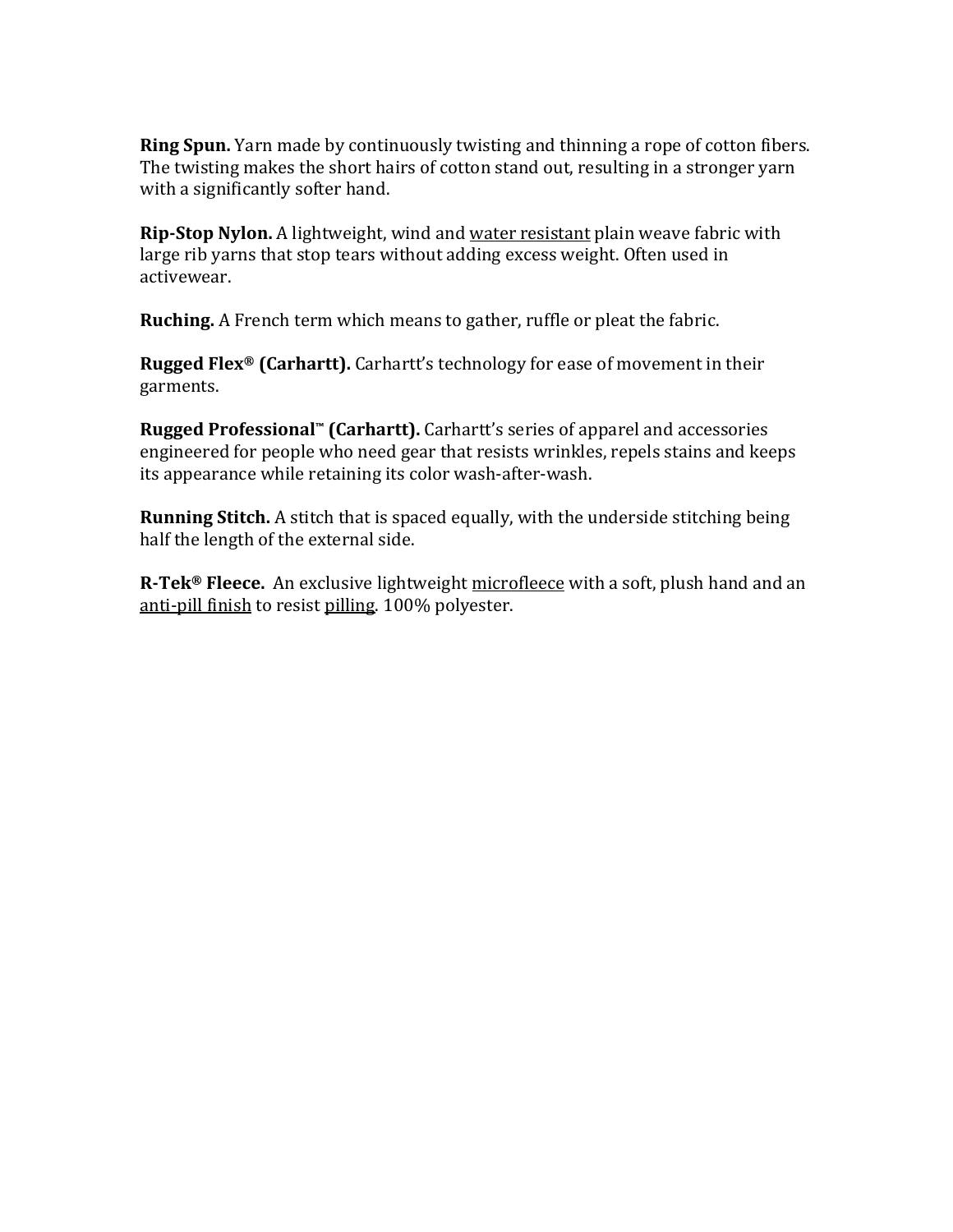**Sandwashed.** A process in which the fabric is washed with very fine lava rocks or rubber/silicon balls, resulting in a softer fabric with a relaxed look and reduced shrinkage.

**Scoop Neck.** Characterized by a deep, rounded neckline that is significantly deeper than normal necklines. Typically found on women's shirts.

**Sculpted Hem.** A hem that is softly rounded for fashion detail and un-tucked wear.

**Seam Sealing.** The process of treating the stitch holes and seams of a garment to prevent leaking and to ensure full waterproof integrity.

**Self-Fabric Collar.** A collar that is constructed from the same material as the body of the garment.

**Self-Fabric Sweatband.** Refers to a panel of fabric at the front of a cap that is constructed from the same fabric as the crown of the cap.

**Serge.** An overcasting technique done on the cut edge of the fabric to prevent unraveling.

**Series Performance (New Era).** 100% polyester jersey with moisture-wicking and odor-fighting performance.

**Set-In Sleeves.** Most common style of sleeve, which is sewn into the shoulder seam.

**Sherpa Fleece.** A knit terry fabric that has been brushed and washed to raise the fibers for a fluffy, plush feel. The thick terry loops stay soft and absorbent over time.

**Side-Seamed Tee.** Side seam construction is the original, classic construction technique of t-shirt production. The tee is constructed with two large panels, for front and back sections. These panels are stitched together (forming side seams) to ultimately form the torso covering. Sleeves and collars are then attached to finish the shirt.

**Side Vents.** Slits found at the bottom of side seams, used for fashion detailing, as well as comfort and ease of movement.

**Silk Touch<sup>™</sup>.** Our silky soft 65/35 poly/cotton pique blend polo that is durable, wrinkle resistant and shrink resistant.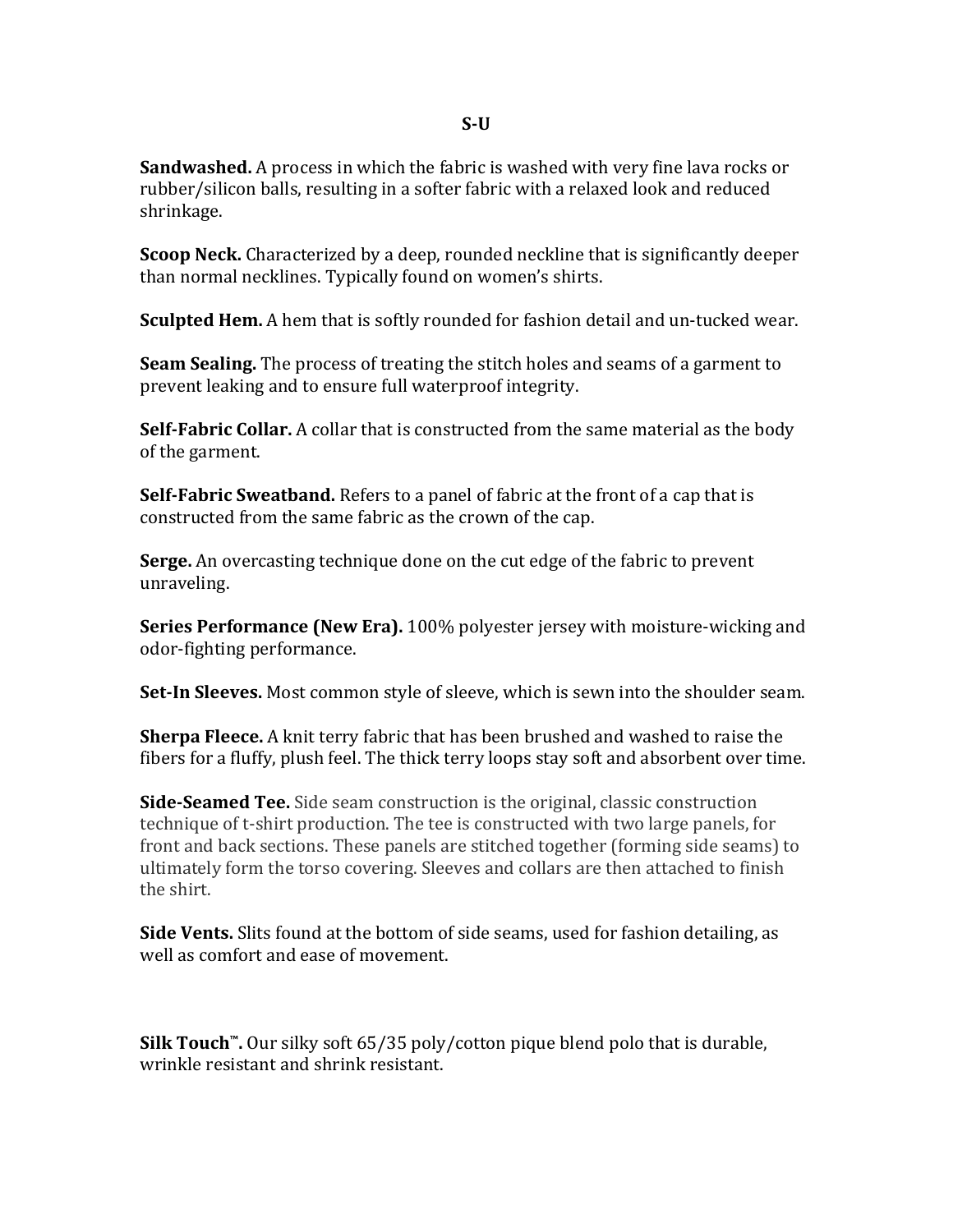**Silk Touch™ Performance.** Our high-performance 100% polyester double knit polo that resists snags, wicks moisture and locks in color thanks to PosiCharge® technology.

**Singles.** A term used to indicate the diameter of a yarn. The smaller the number, the thicker the yarn.

**Slash Pockets.** A pocket in a garment to which access is provided by a vertical or diagonal slit in the outside of the garment.

**Soft Shell.** A fabrication that bonds an outer shell to a warm fleece or knit layer resulting in a breathable, flexible and comfortable jacket. All our soft shells have laminate for water resistance.

**Soft Spun Cotton.** Soft spun is an open-end yarn with more twist and a softer exterior to the yarn. The process generally helps lower torque and improve hand feel of the finished fabric.

**Stain Release.** A fabric treatment that helps a garment release stains in the wash.

**Stain Resist.** A fabric treatment that helps spills and stains easily roll off the garment.

**Spandex.** A manufactured elastometric fiber that can be repeatedly stretched over 500% without breaking and will still recover to its original length.

**Sphere Dry (NIKE).** A patented fabric with a raised bumpy surface that lines the inside of the shirt, which not only creates an appealing athletic-inspired texture, but also works like a funnel to draw perspiration from the inside out. The fabric's threedimensional construction also creates air space around the body to reduce cling.

**Sport-Wick<sup>®</sup> Fleece.** An anti-static fleece that provides moisture wicking by releasing moisture from the inner layers.

**Stonewashed.** A process in which the fabric or garment is heavily washed with lava rocks or rubber/silicon balls, resulting in a softer fabric with a distressed, weathered look and reduced shrinkage.

**Storm Defender<sup>®</sup> (Carhartt).** Carhartt's waterproof, breathable membrane used in outerwear.

**Storm Flap.** A piece of fabric that covers and protects an opening, usually a zipper, on an item of clothing. It is designed to add another barrier on more vulnerable parts of the clothing to protect against wind and moisture.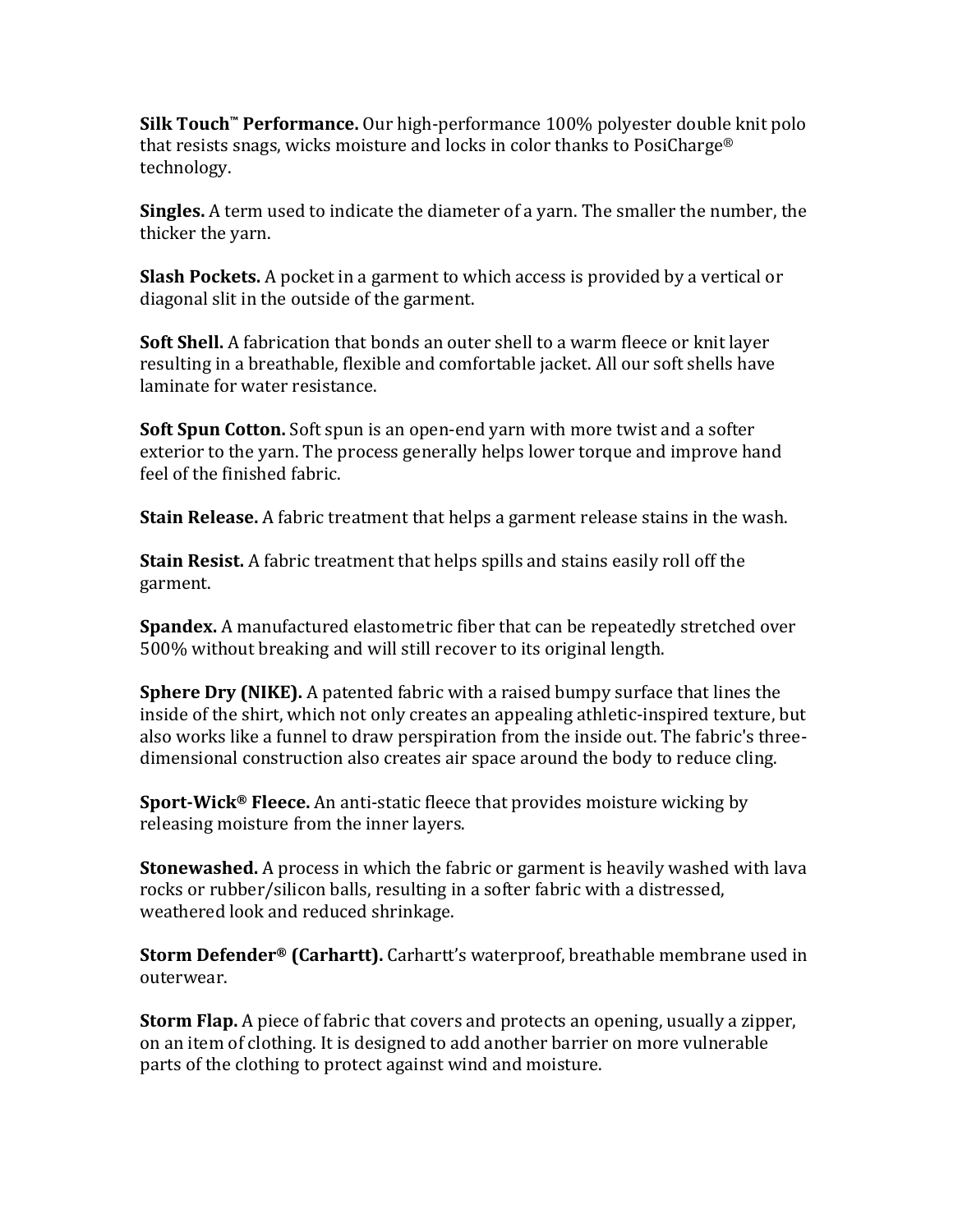**StormRepel<sup>®</sup> (Eddie Bauer).** A durable water-repellent (DWR) finish that sheds moisture so it doesn't soak in.

**Structured.** A headwear term referring to a buckram lining used to control the slope of the cap.

**Sublimation.** A type of printing that uses sublimation ink, heat and pressure to transfer an image onto polyester fabric.

**Sueded.** A process in which fabric goes through a brushing process to raise the nap and give the garment a soft hand.

**Sueded Cotton Blend (New Era).** A retro-inspired blend of 60/40 sueded ring spun cotton/poly that has amazing softness and a loft hand feel.

**Super Heavyweight Fleece.** A 12-ounce cross-grain heavyweight fleece. 80% ring spun combed cotton. 20% polyester.

**SuperPro™** (Port Authority/CornerStone). Hardworking woven shirts that repel and release stains while resisting wrinkles.

**SuperPro™React™ (Port Authority).** Stain-releasing, wrinkle-resistant, Easy Care polos and twill shirts that help keep you looking professional no matter what.

**Taped Seams.** A strip of fabric sewn to the seam of a garment to prevent distortion. In outerwear, taped seams aid in waterproofing.

**Taslan.** A durable and water repellent **nylon** fabric with a slightly shiny surface, used mainly in outerwear garments.

**Teklon.** A rugged, stronger **Taslan nylon** that is water repellent.

**Terry Velour.** A pile weave cotton fabric with an uncut pile on one side and a cut pile on the reverse side. It has a soft, plush feel and is water absorbent. Commonly used for towels, robes and apparel.

**ThermoBall™** (The North Face). The North Face offers a synthetic alternative to down. ThermoBall is a revolution in insulation technology. Unlike traditional, continuous-filament synthetic insulations, the small round synthetic fiber clusters closely mimic down clusters; trapping heat within small air pockets to retain warmth. Independent testing has shown that ThermoBall technology can offer the low weight, loft, warmth and compressibility of down with the wetweather insulating performance of synthetics with the warmth equivalent of 600 fill down.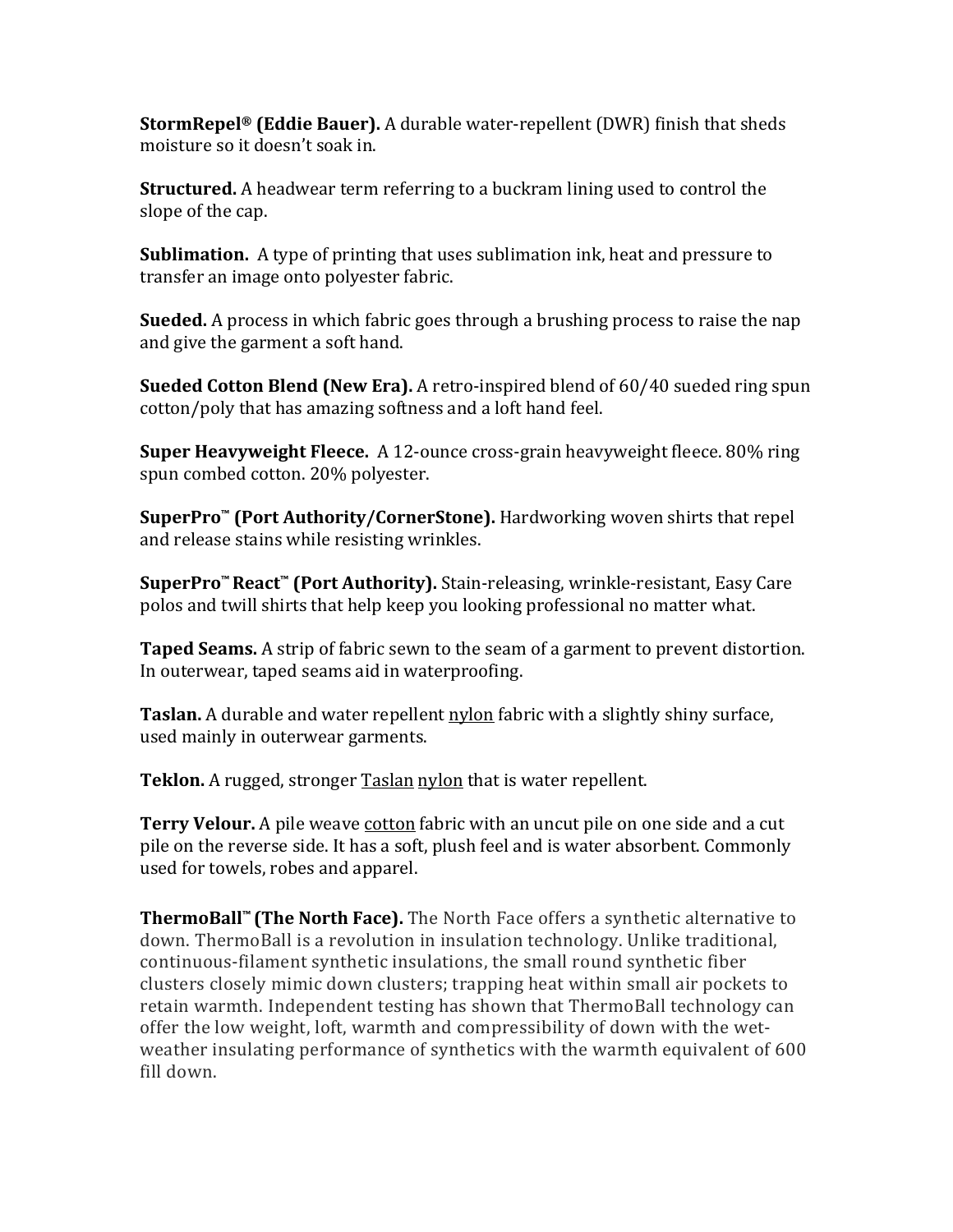**ThermoBall™ Eco** (The North Face). Made with post-consumer recycled content, ThermoBall Eco adds insulated warmth.

**Therma-FIT (NIKE).** Nike Therma-FIT is a double-brushed microfiber fleece that retains energy and resists heat loss. Nike Therma-FIT provides maximum insulation from cold and wind with minimal weight and bulk. It is ideal for any cold weather activities that require insulation.

**Thumbholes.** Openings at the cuffs so they cover the back of the hands and the palms for warmth and enhanced fit.

**Tie-Dye.** A method of producing patterns by tying parts of the fabric to shield it from the dye.

**Triblend (BELLA+CANVAS).** 50/25/25 poly/Airlume combed and ring spun cotton/rayon, 40 singles. You get the comfort from the cotton, durability from the polyester and the luxurious drape from the rayon.

**Tri-Blend Performance (New Era).** A 50/38/12 poly/ring spun combed cotton/rayon blend that wicks moisture and has unbeatable softness.

**Tricot.** A knit fabric of various natural or synthetic fibers like wool, silk, nylon or polyester having fine vertical ribs on the face and horizontal ribs on the back.

**Tricot Lining.** A very lightweight nylon lining often used in shorts.

**Triple-Needle Stitched.** A finish commonly used on a sleeve or bottom hem that uses three needles to create parallel rows of visible stitching, giving the garment a cleaner, more finished look, as well as adding durability.

**Tubular Collar.** A collar knit in a tube form, so it has no seams.

**Tuck-In Tails.** A shirt constructed so the back hem is longer than the front. This aids in keeping the shirt tucked-in during normal activities.

**Tuck Stitch.** Refers to the look of the knit where some stitches are actually under the other stitches. Gives the shirt a waffle weave texture and look.

**Tulip Hem.** Two overlapping pieces of fabric at the hem of a garment which creates the look of a tulip petal.

**Twill.** A fabric characterized by micro diagonal ribs producing a soft, smooth finish. Commonly used for casual woven shirts.

**Twill Tape.** Attached to the inside of the placket for a fashion effect.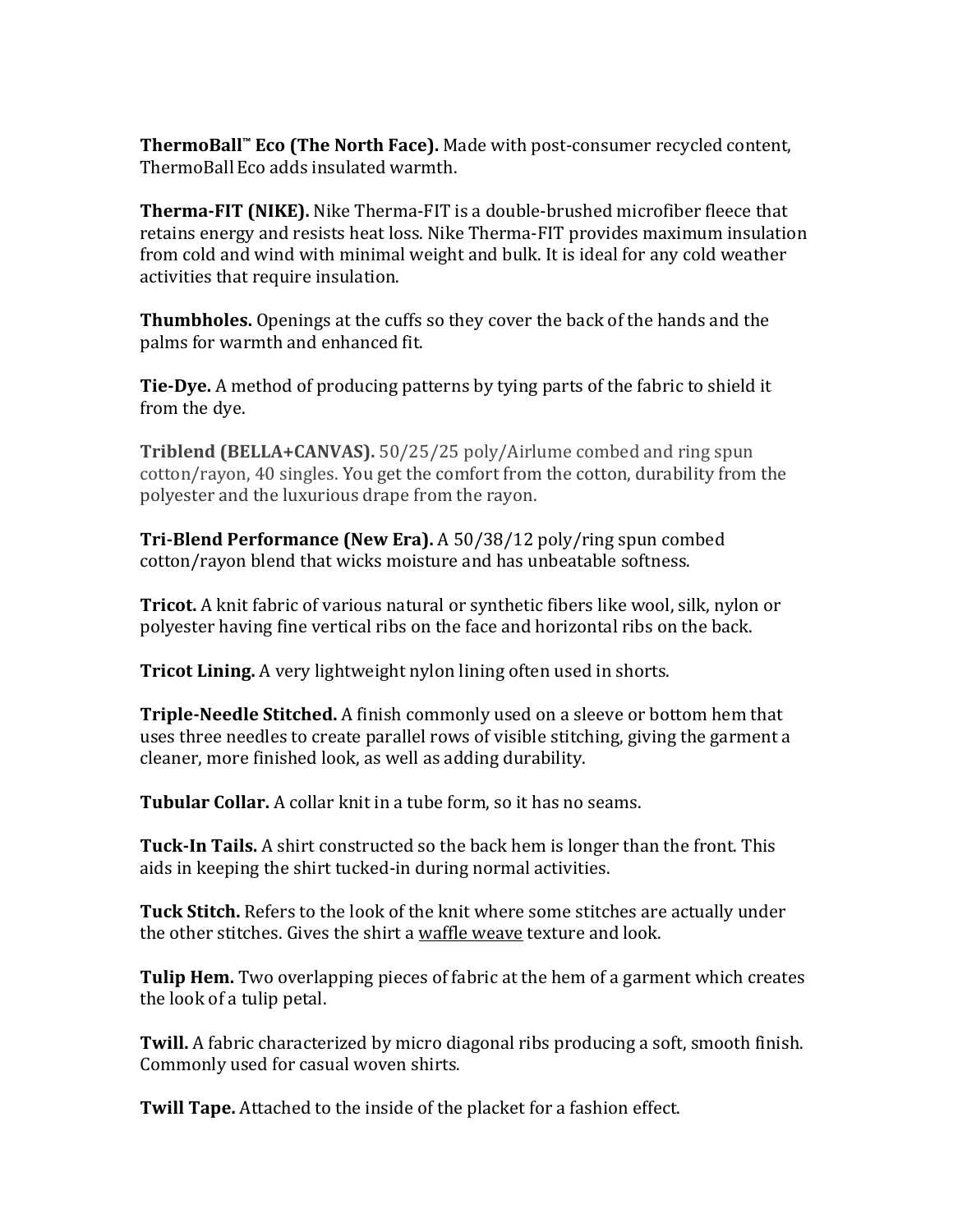**Two Ply.** A yarn in which its thickness is made up of two layers or strands, adding durability and weight.

**Underarm Grommets**. Small holes in the armpit area to allow breathability and air circulation.

**Unstructured.** A headwear term referring to a low profile cap with a naturally low sloping crown. No buckram has been added to the crown for structure.

**UV-Protective Fabric (UPF).** A term used to refer to a fabric that resists the ability of ultraviolet rays to penetrate the fabric. Protects the fabric from fading and the wearer's skin from UV rays.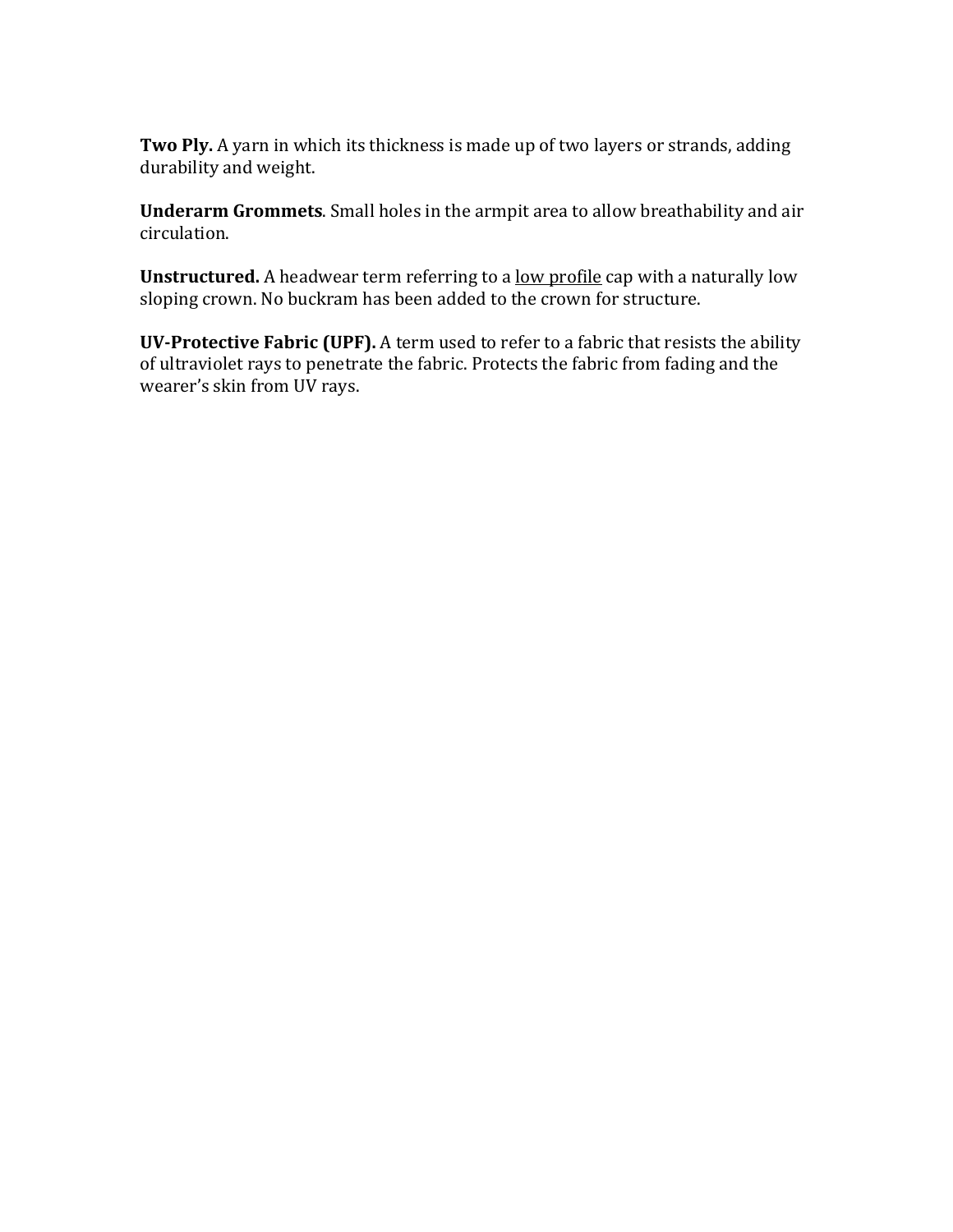**V** Patch. A section of material in a V shape that is sewn onto a garment directly under the collar, providing support against stretching the neck opening. Also a style detail.

**Vents.** An opening in a garment which assists breathability and can aid in ease of decoration, allowing the garment to be hooped and embroidered with no visibility on the inside lining of the garment. Some vents are tacked down and are for fashion purposes only.

**Vintage Slub (BELLA+CANVAS).** 50/37.5/12.5 poly/Airlume combed and ring spun cotton/rayon, 32 singles. It's knit in a certain way to give a really tonal texture. Since this fabric boasts an uneven surface and slightly sheer appearance, it creates really cool printed designs that give off that worn and vintage-vibe.

**Waffle Knit.** A square pattern knit into a garment.

**Waffle Weave.** A square pattern woven into a garment.

**Washed Duck (Carhartt).** This fabric feels exactly like it sounds—Carhartt took their durable, classic duck and washed it for a broken-in look and feel. It breaks in faster than duck, and looks newer, longer.

**Waterproof.** Keeps outside moisture from penetrating the fabric. The waterproof rating is typically expressed in milliliters  $(1,000$ mm to  $10,000$ mm) based on water pressure tolerance over a 24-hour period. Generally, the higher the rating, the higher the waterproof protection.

**Water Repellant.** A fabric's ability to cause moisture to bead up and roll off a garment. 

**Water Resistant.** Keeps the wearer dry in moderate wind and rain. Very breathable, allowing air to pass through while keeping moisture at bay. In extreme or extended conditions, waterproofing is a better solution.

**WeatherEdge®** (Eddie Bauer). Reliable, breathable waterproof protection that is ideal for general uses and moderate activity. WeatherEdge® Plus laminate offers serious weather protection for those who demand high performance in a wide range of activities.

**Weathered Twill.** A special dye process resulting in a softer fabric with a weathered appearance.

**Welded Pockets.** The technique by which seams are affixed to one another without stitching.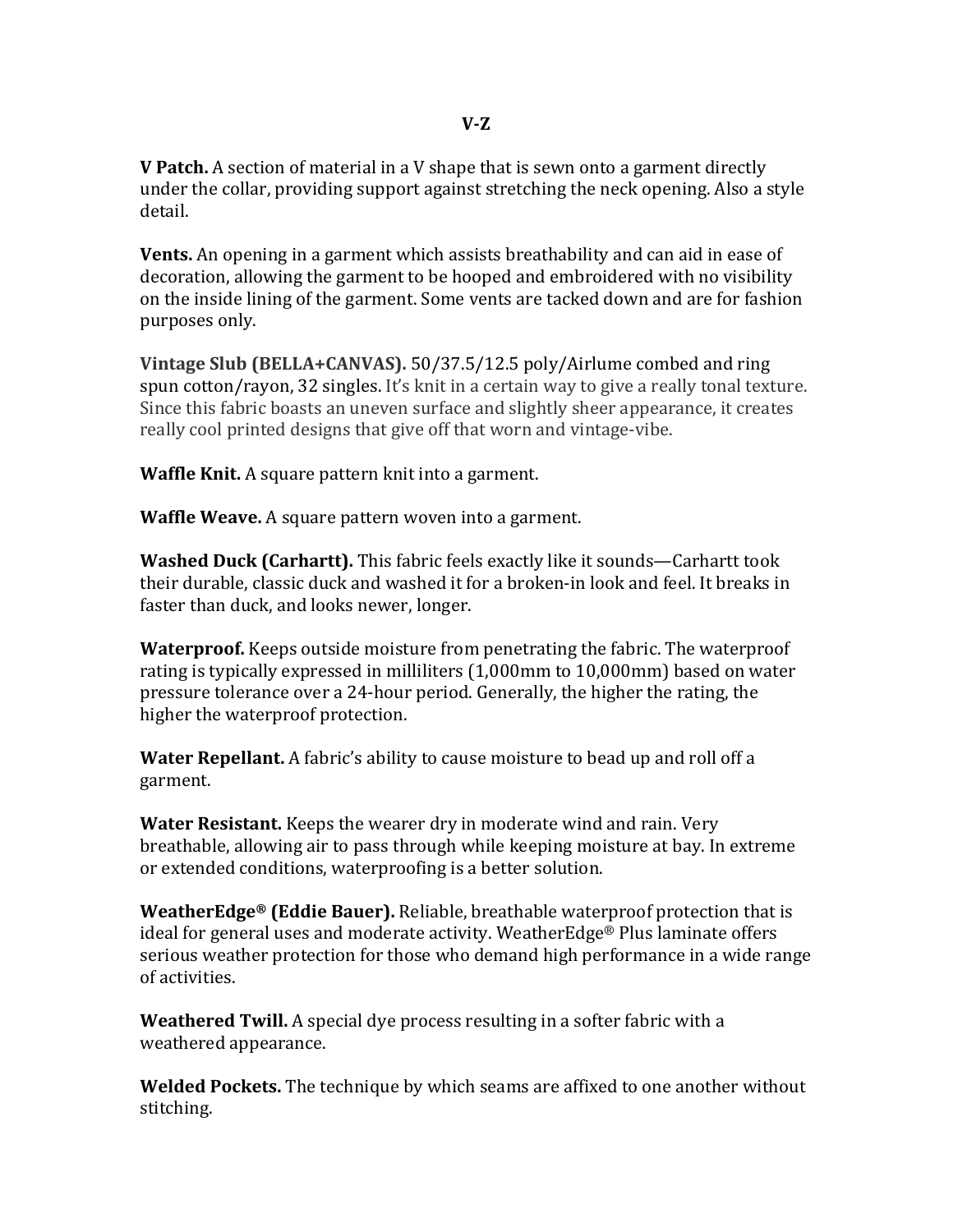**Welt Collar/Cuffs.** A single ply fabric with a finished edge that is used for collars and cuffs on sport shirts and short sleeve garments. Also known as flat knit.

**Wind Fighter® (Carhartt).** Carhartt's technology that tames wind. Used in outerwear.

**WindWall<sup>⊕™</sup> (The North Face).** WindWall fabrics greatly reduce the effects of wind chill while providing flexibility and breathability to stay comfortable without overheating.

**Wind Shirt.** A typically water and wind resistant outerwear piece. Popular for golfers. 

**Wind Resistant.** The ability of a fabric to act against or oppose the penetration of wind or air, without being completely windproof.

**Wickability.** The ability of a fiber or a fabric to disperse moisture and allow it to pass through to the surface, so that evaporation can take place.

**Wicking.** Dispersing or spreading of moisture or liquid through a given area by capillary action in a fabric.

**Women's Fitted (District).** A fit that hugs the body at the bust, waist, hip and sleeve. Found in the Very Important Tee, Perfect Tri, and The Concert Tee. Size up for a less fitted look.

**Wood Tone Buttons.** Buttons that simulate a wood appearance.

**Wool.** Usually associated with fiber or fabric made from the fleece of sheep or lamb. The term wool can also be applied to all animal hair fibers, including the hair of the Cashmere or Angora goat or the specialty hair fibers of the camel, alpaca, llama or vicuna. 

**WorkFlex<sup>™</sup> (WonderWink).** WorkFlex offers a wide range of scrub styles, colors and sizes. With built-in mechanical stretch and a soft hand feel, these scrubs have a classic fit to keep you comfortable, yet stylish.

**Woven.** Fabric constructed by the interlacing of two or more sets of varns at right angles to each other. Woven fabrics are commonly used for dress shirts and camp shirts. 

**Yarn Dyed.** A term used when yarn is dyed prior to the weaving or knitting of the garment.